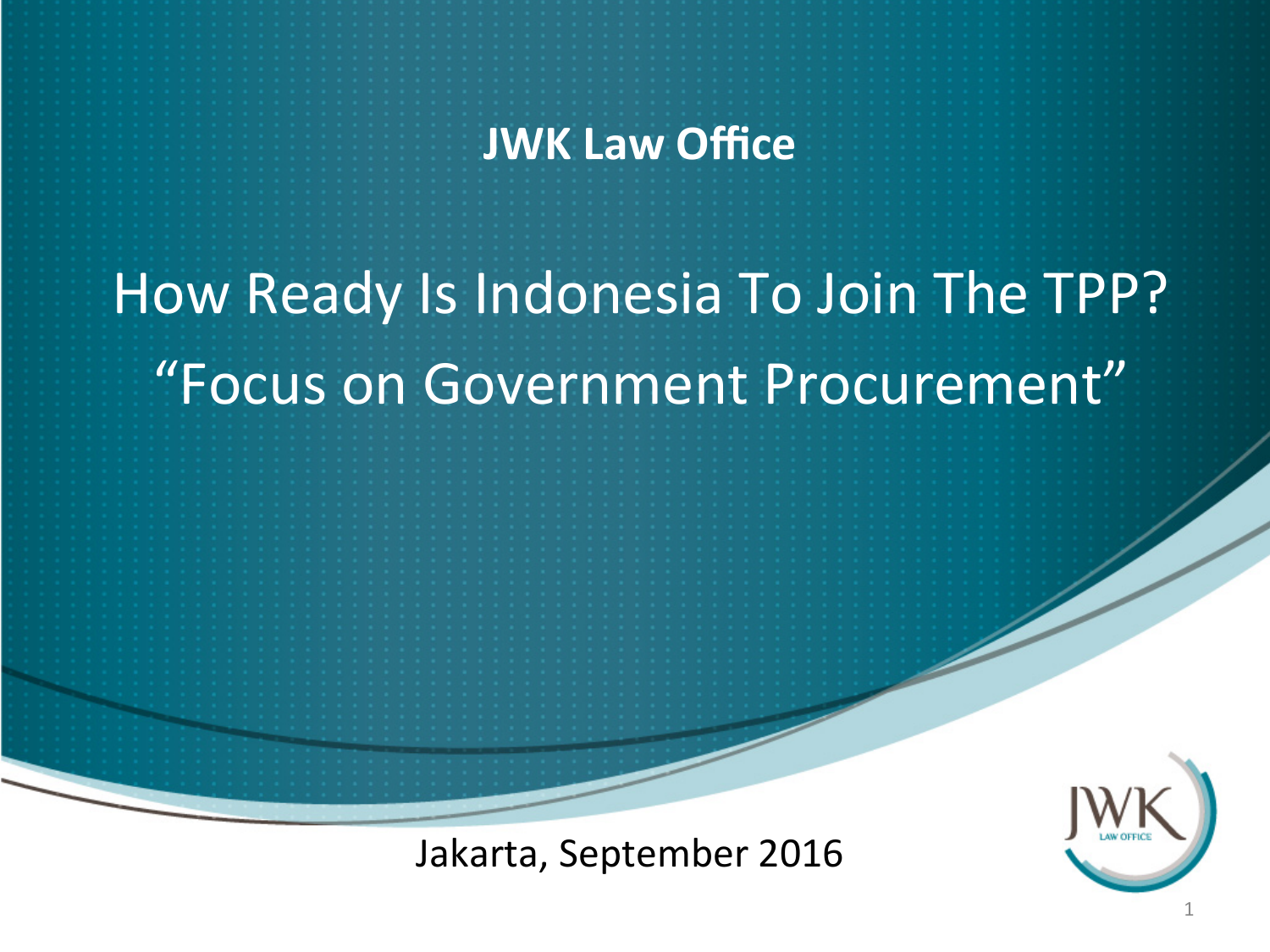

### What is Government Procurement?

### **Overview:**

Worldwide, government is a big consumer of goods and services. The OECD estimates that government procurement typically represent 14-20% of GDP in most developed countries. Therefore, Government Procurement contributes a significant proportion of GDP.

However, due to its **sensitive nature**, government procurement was largely excluded from obligations under multilateral regulations

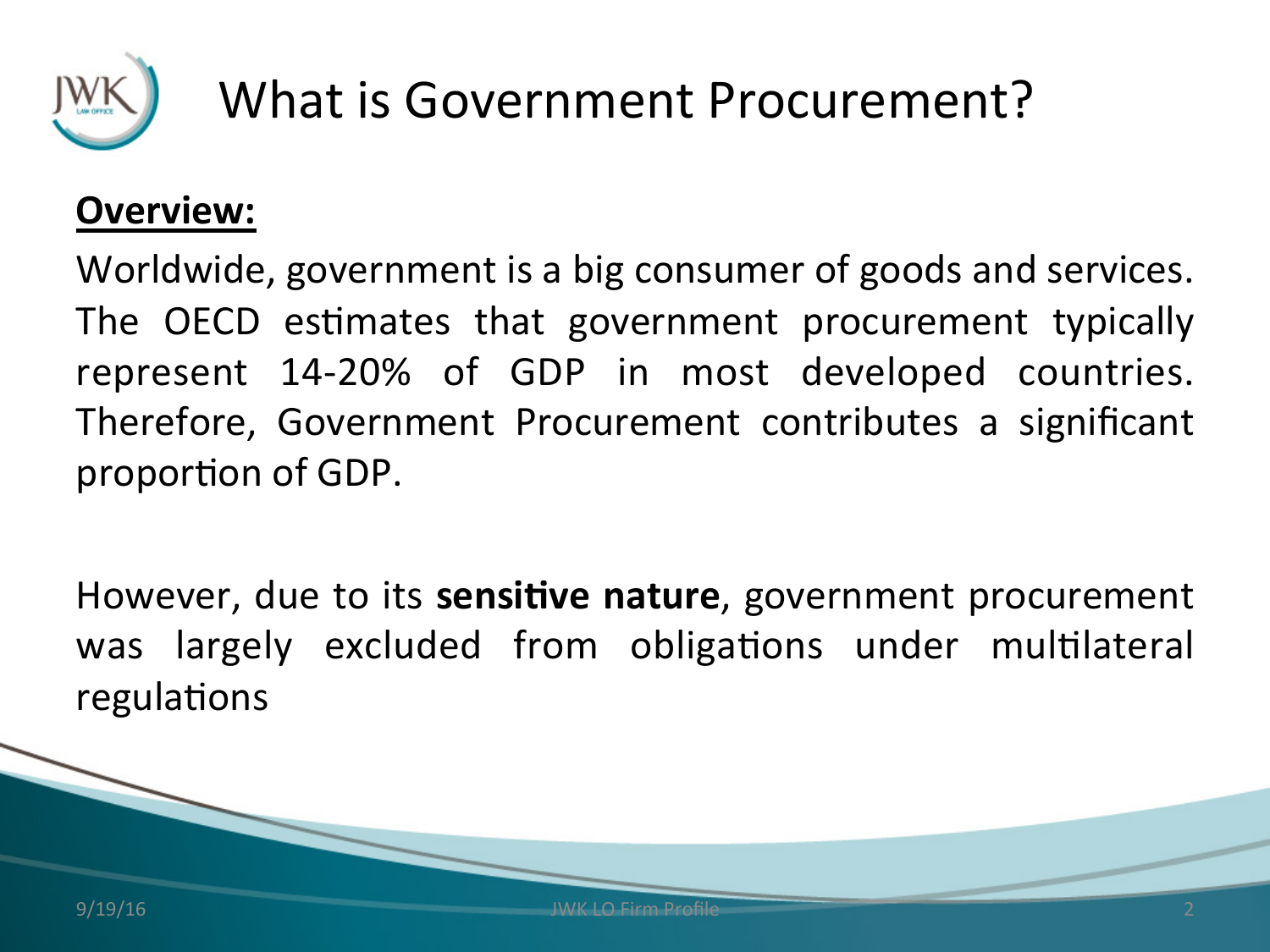## **History:** WTO Government Procurement Agreement (GPA)

Government procurement is excluded from the national treatment obligations in both the General Agreement on Tariffs and Trade (GATT) and the WTO General Agreement on Trade in Services. . That means that parties to these multilateral agreements can favor their domestic suppliers, goods and services and discriminate against their foreign counterparts when they purchase goods and services.

However, beginning in 1981, a growing number of countries have opened their government procurement to foreign suppliers under plurilateral agreements, which are agreements that only apply to the countries or economies that join them. On April 15, 1994, the Agreement on Government Procurement (GPA) was signed in Marrakesh, Morocco, at the same time the Agreement Establishing the World Trade Organization (WTO Agreement) was signed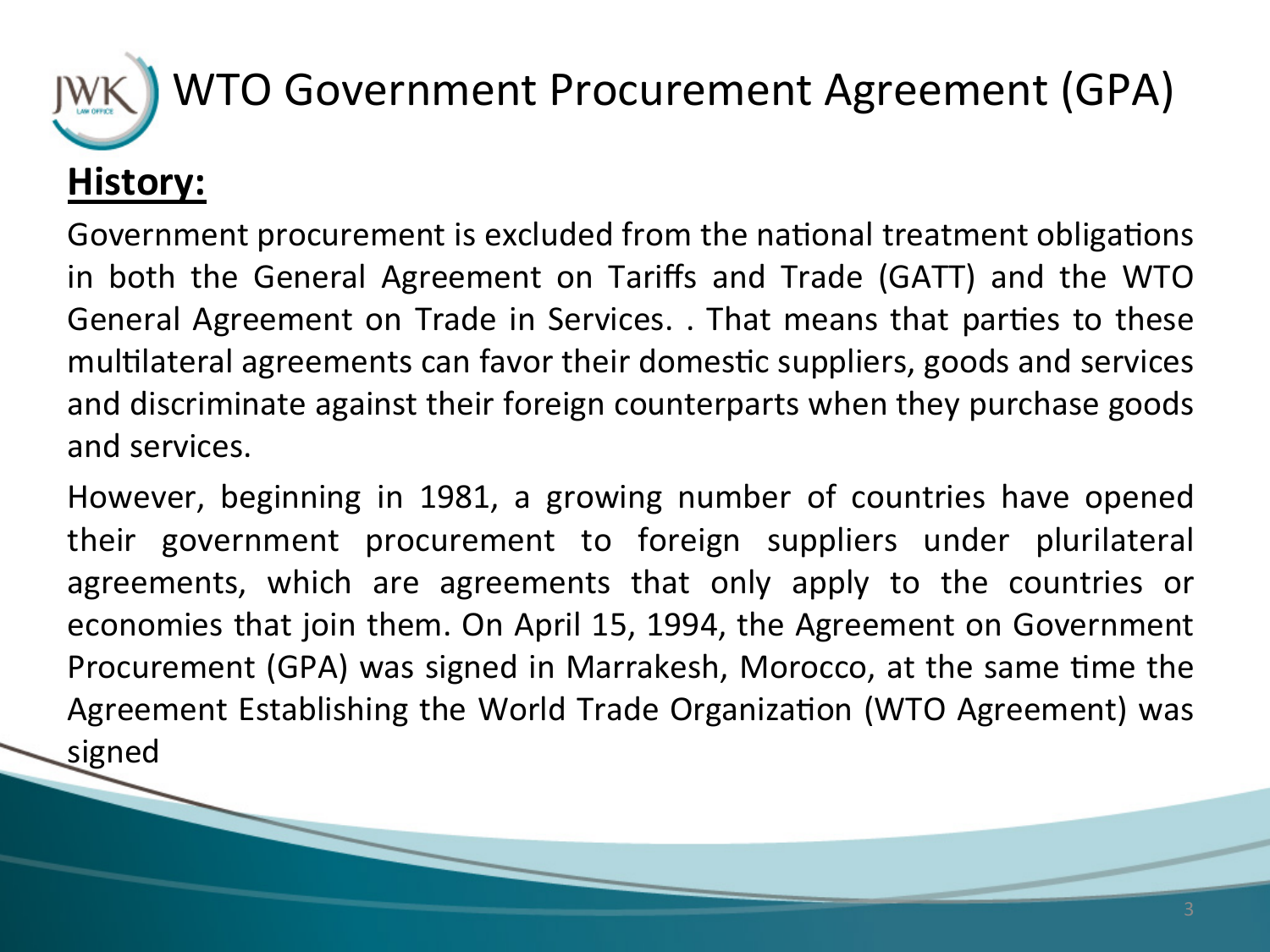

#### **Overview:**

The GPA is a WTO plurilateral agreement which opens government procurement markets between its member. The Agreement's main principle are transparency and non-discrimination. It regulates GPA members to offer other members suppliers condition 'no less favourable' than domestic suppliers. In addition the GPA provides for domestic review procedures to enable aggrieved firms to seek a review of procurement decisions.

On 6 April 2014, a **revised GPA** entered into force. The revised GPA better reflects the needs and realities of modern procurement process. First major element of revision is the use of *electronic procurement*, in order to increased the efficiency of GP practice. A second major element is the *expansion* of the procurement covered by the U.S and the other GPA member.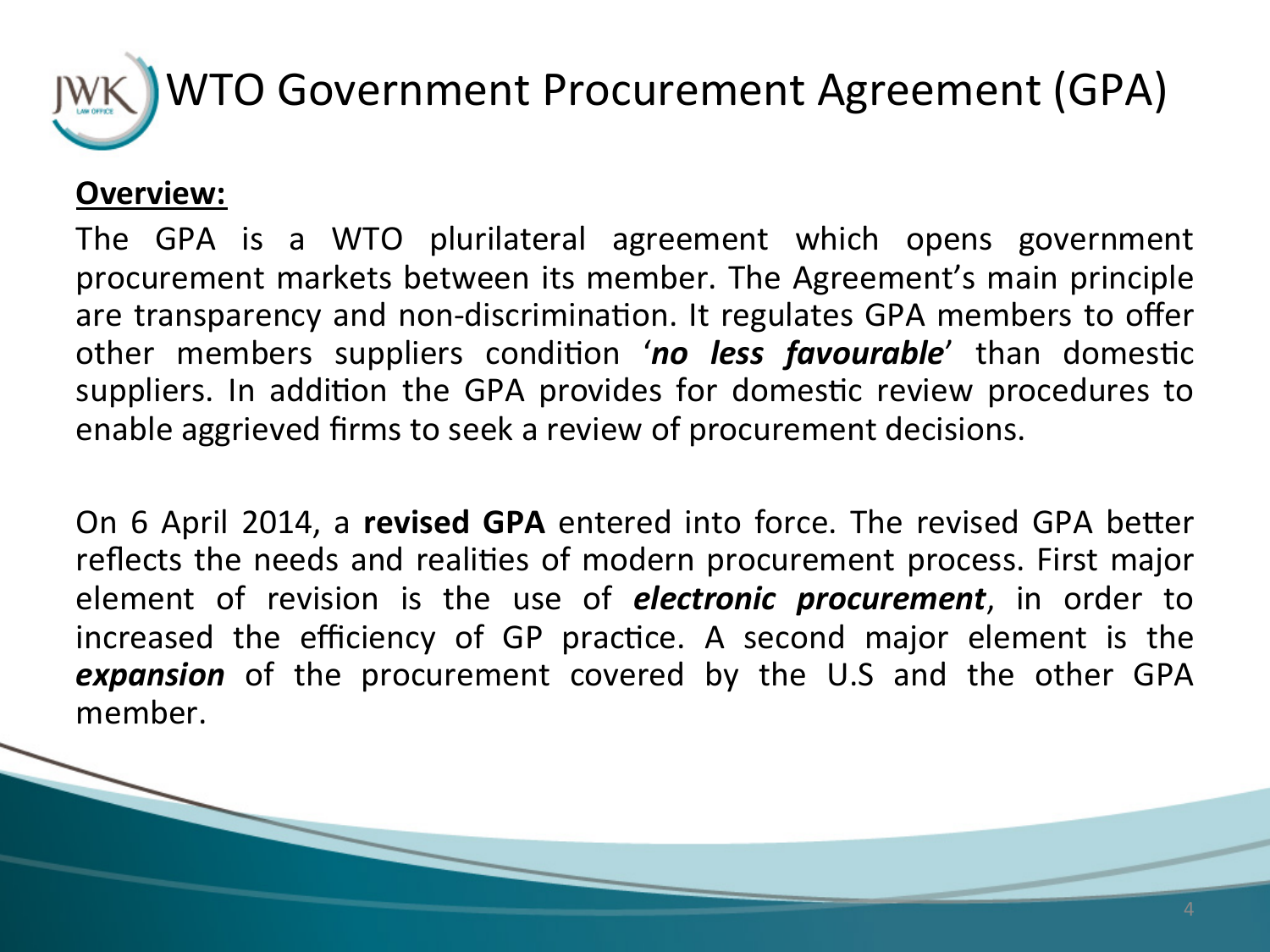# WTO Government Procurement Agreement (GPA)

#### **Current GPA Membership:**

The GPA has 19 Parties, comprising 47 WTO Members: Armenia, Canada, the European Union and its 28 member states (Austria, Belgium, Bulgaria, Croatia, Czech Republic, Cyprus, Denmark, Estonia, Finland, France, Germany, Greece, Hungary, Ireland, Italy, Latvia, Lithuania, Luxembourg, Malta, the Netherlands, Poland, Portugal, Romania, Slovak Republic, Slovenia, Spain, Sweden, and the United Kingdom), Hong Kong China, Iceland, Israel, Japan, the Republic of Korea, Liechtenstein, the Netherlands with respect to Aruba, Norway, Singapore, Switzerland, Chinese Taipei (Taiwan), United States, Montenegro and New Zealand.

In 2016, Ukraine and Republic of Moldova, were approved for membership in the GPA. Each will become a GPA Party 30 days after it submits its instrument of accession with the WTO Director-General.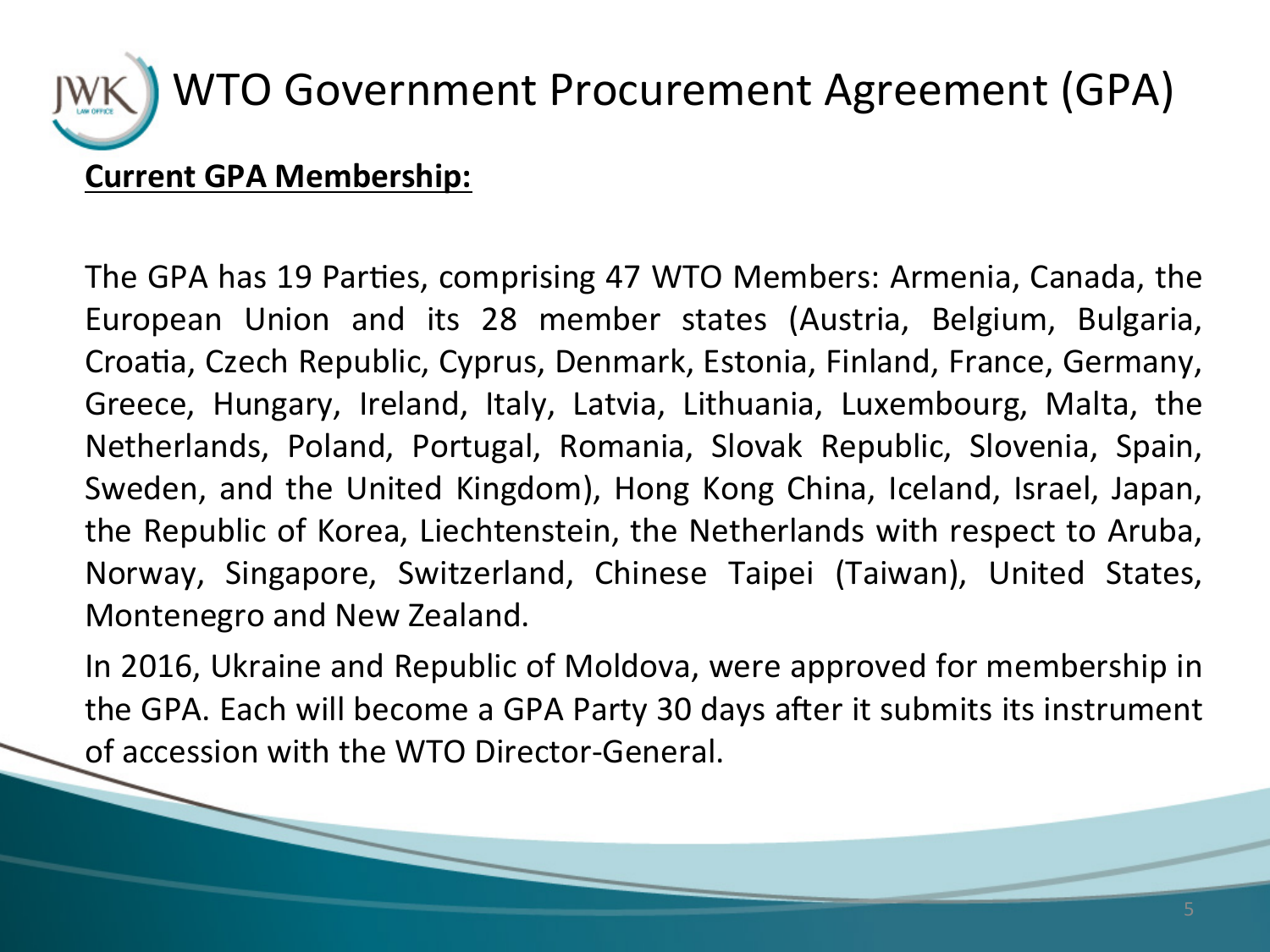

### **Why Indonesia did not join GPA?**

Not many developing country accedes to GPA, because the accession to GPA is voluntary (plurilateral status). Furthermore, discrimination of many developing countries against foreign suppliers to be rigid international trade barrier. Most developing countries, such as Indonesia still place restriction on GP of both goods and service for various reason, such as the promotion of domestic industries and suppliers. In other word, most of developing countries still want to favor its domestic industries *and suppliers*.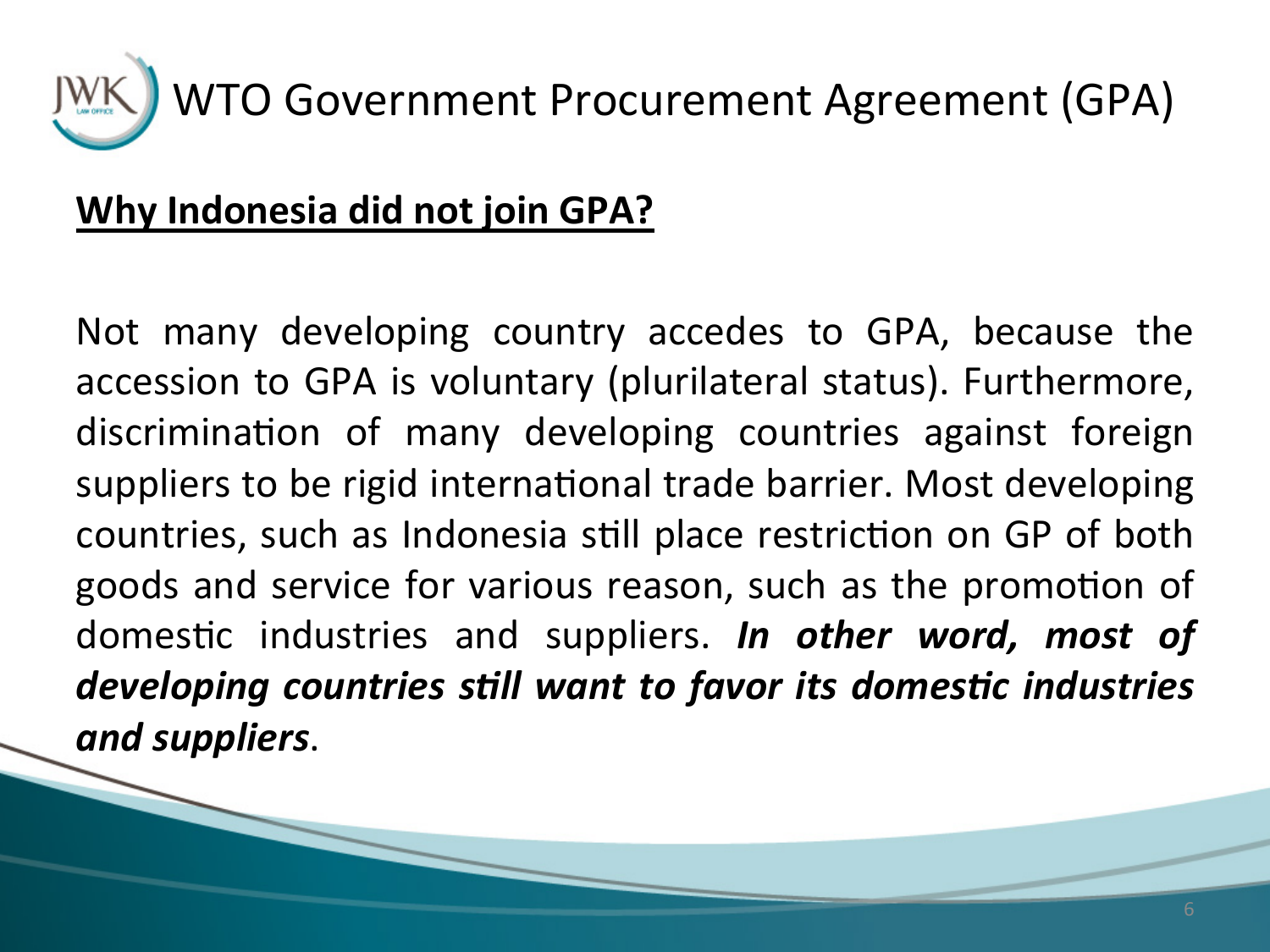

### **Indonesia as observers in the GPA Committee**

Members of the World Trade Organization which are not Parties to the Agreement may follow the proceedings of the Committee on Government Procurement in an observer capacity.

Any WTO member or observer may submit a written request tot the Government Procurement Committee to participate in the Committee as an observer, and may be accorded observer status.

*Indonesia acceptance by Committee as observers was on 31 October 2012* 

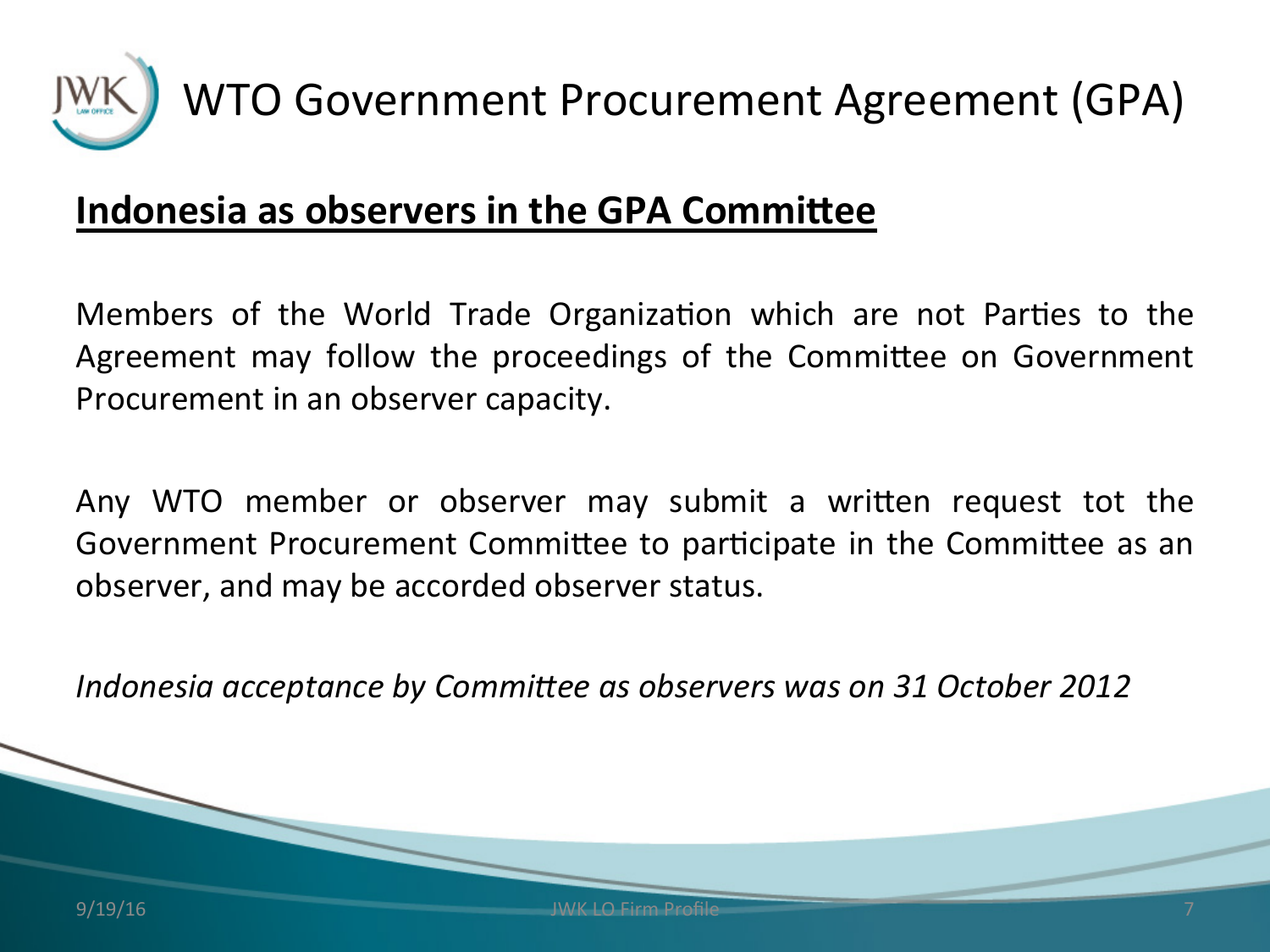## FTA



Indonesia has been quite active in concluding free trade agreement (FTA). In 2016, Indonesia already had nine FTAs in effect, **seven regional** and **two** *bilateral:* 

- AFTA, ASEAN-Australia and New Zealand, ASEAN-China, ASEAN-India, ASEAN-Japan, ASEAN-Korea and Preferential Tariff Arrangement-Group of Eight Developing Countries (regional)
- Indonesia Japan EPA and Indonesia Pakistan FTA (bilateral)

For Ongoing trade deal, Indonesia involves in **seven FTAs** (not include TPP):

Regional Comprehensive Economic Partnership (RCEP), Indonesia-European Free Trade Association Free Trade Agreement, Indonesia-Australia Comprehensive Economic Partnership Agreement, Indonesia-Chile FTA, ASEAN-Hong Kong, China FTA, India-Indonesia Comprehensive Economic Cooperation Arrangement, and Korea-Indonesia FTA

9/19/16 **System Structure Control Control Control Control Control Control Control Control Control Control Control Control Control Control Control Control Control Control Control Control Control Control Control Control Cont**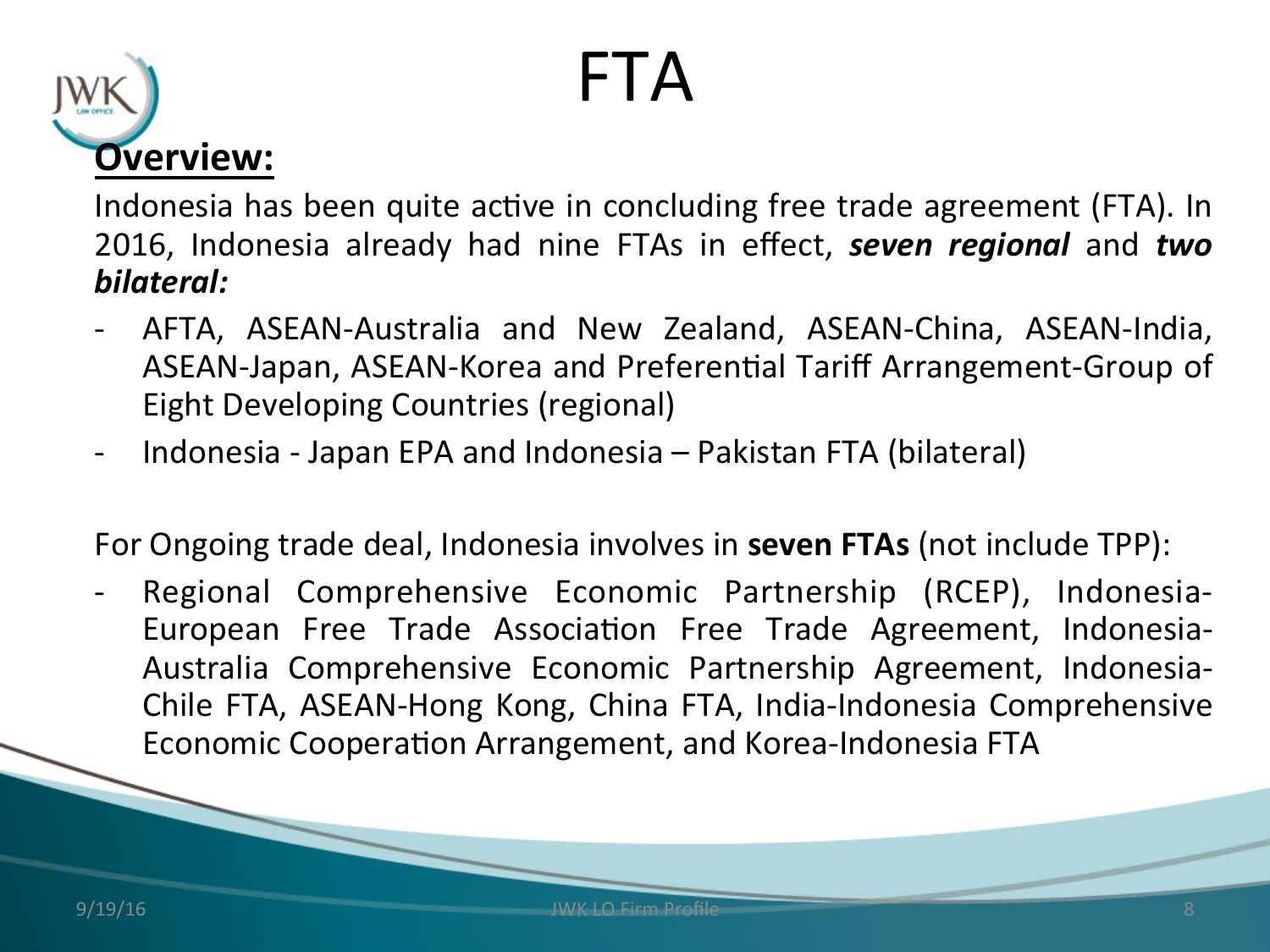### FTA



r the existing FTA that already in effect, there is no government procurement chapter in the existing FTA. However, for the ongoing trade deal, there is a "possibility" government procurement will be regulated in FTA, such as:

• Indonesia – Australia Comprehensive Economic Partnership Agreement **(IA-CEPA)** 

Government Procurement is one of the subject discussion in the IA-CEPA because GP did not feature under the AANZFTA. Therefore, IA-CEPA may prove an appropriate context in which to develop bilateral discipline in this area, especially principles of non-discrimination and their application.

#### • **Indonesia** – Chile FTA

The main element to be considered in GP chapter are: to ensure non discriminatory market access; transparency; procedural simplicity; due process; wide scope on procurement, with significant coverage in terms of entities, and threshold; and challenge procedure.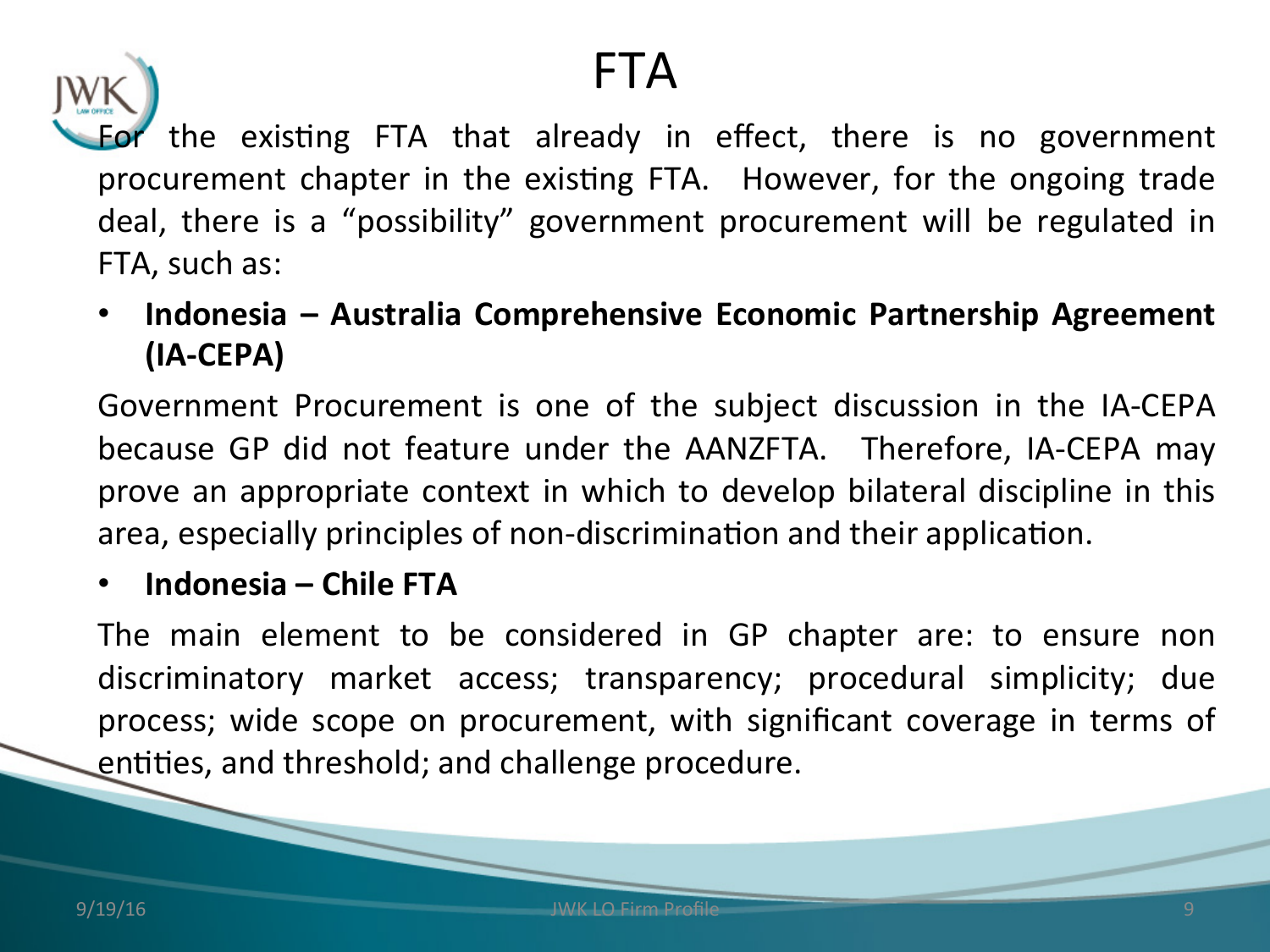## TPP



The final version of the TPP that was completed on 6 October 2015 is the end result of a long negotiation that started with the negotiations among four original economies – Singapore, New Zealand, Chile and Brunei that wanted to improve trade within the Asia Pacific Economic Cooperation (APEC) umbrella. The final version of TPP includes 30 chapters covering trade and trade related issued, such as trade in goods, customs and trade facilitation, labour, environment, **government procurement**, intellectual property, etc.

Indonesia is one of the ASEAN countries that expressed the intention to join the TPP. Many other countries like South Korea, Thailand, Taiwan, Philippines and Laos have expressed their interest in joining the partnership as well.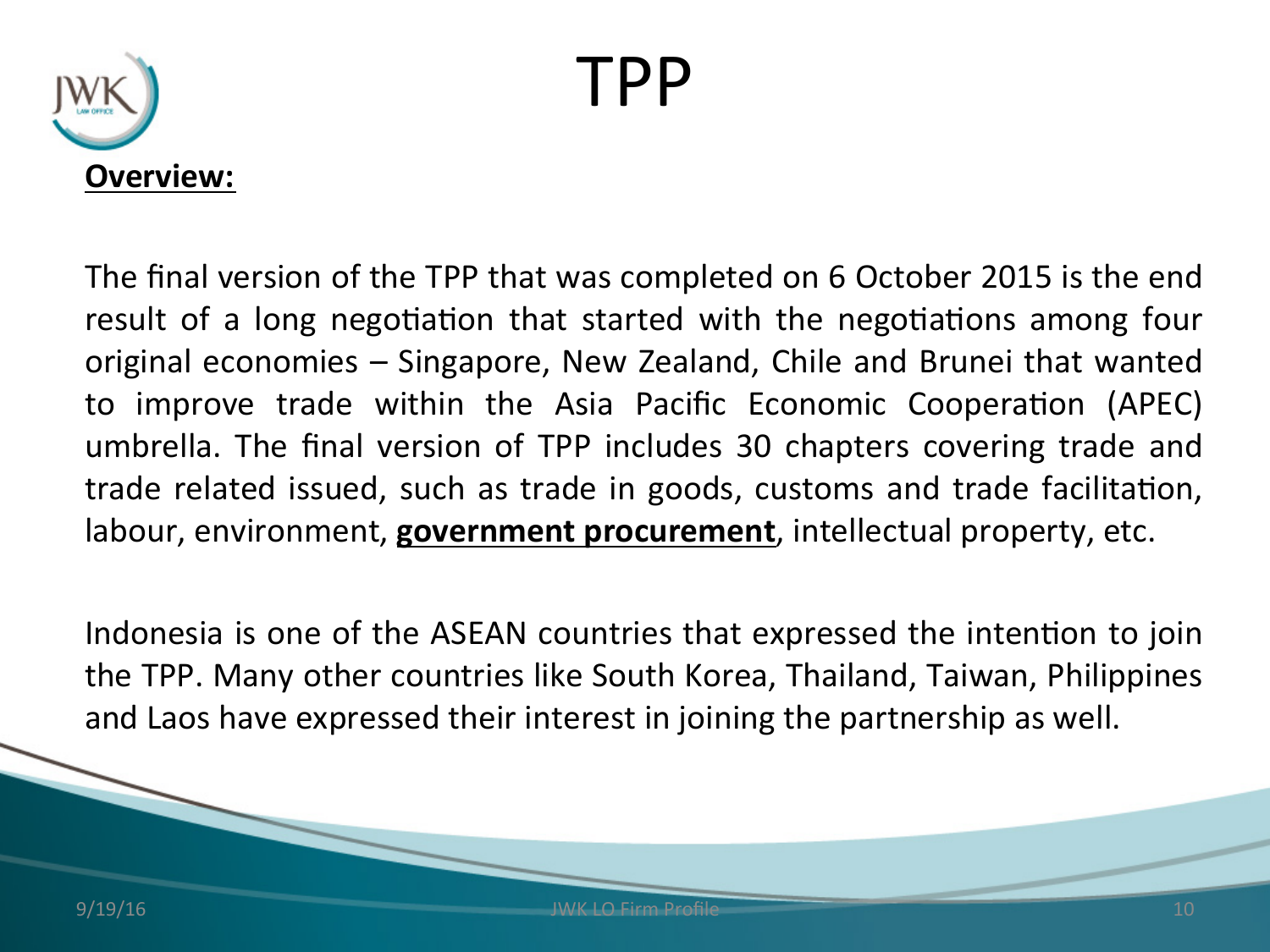

### Government Procurement Chapter Under TPP

#### **Overview:**

The Government Procurement is regulated under Chapter 15. In this chapter, TPP Members share their interest to access each other's large government procurement markets through transparent, predictable, and nondiscriminatory rules to allow suppliers to participate fairly in procurement process. 

This chapter will ensure that governments **do not discriminate against foreign suppliers** when assessing tenders and awarding contract. The governments must follow world-class procurement system that provides **high level of transparency** and greater certainty for businesses, either for big business and for small business. Another important point in this chapter is TPP Members will be required to establish a review mechanism so that suppliers (both foreign and domestic) can challenge government procurement that do not follow a proper process.

and 11 JWK LO Firm Profile **11** JWK LO Firm Profile **11**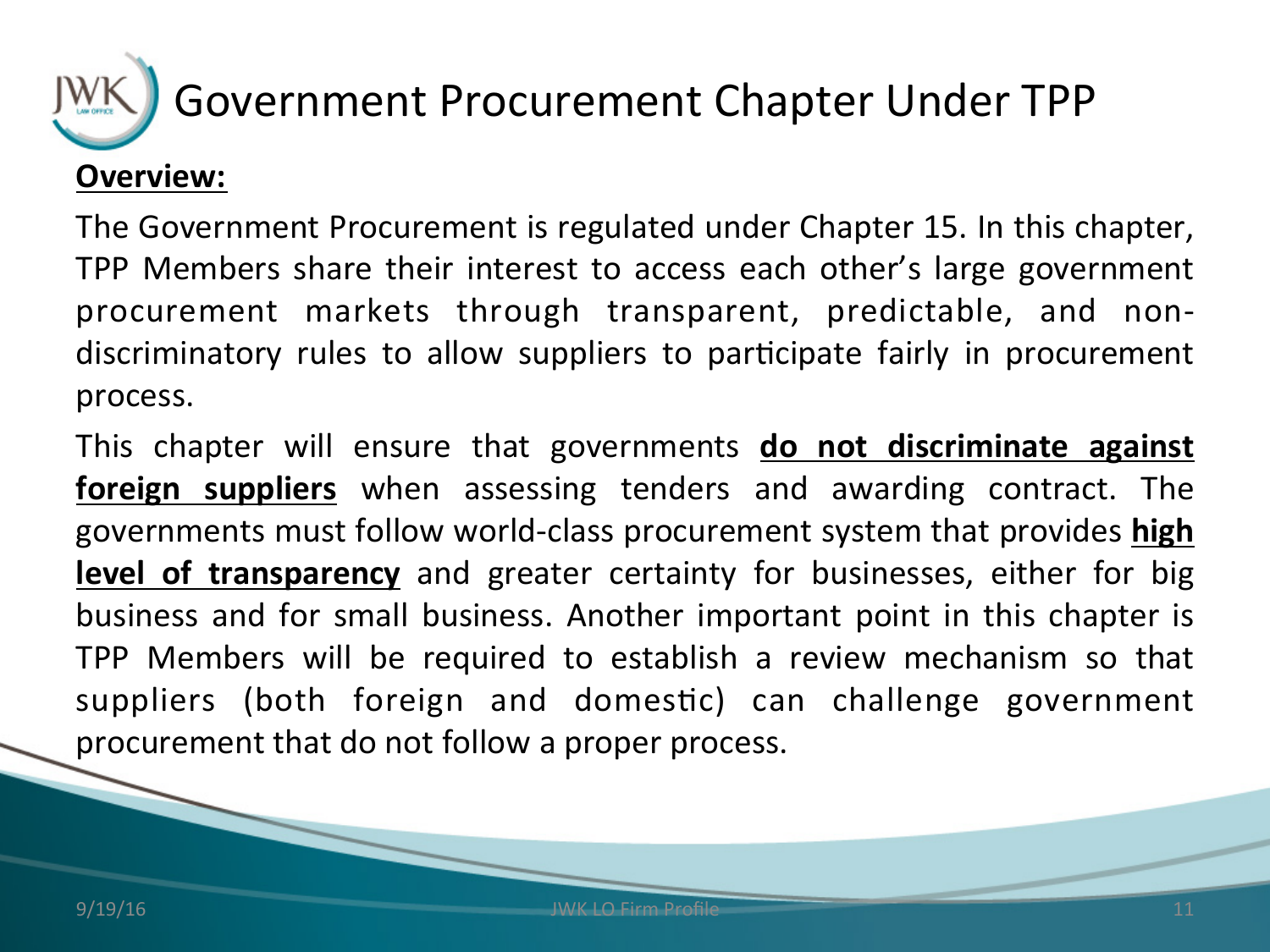

#### **General principle**

In this regard, TPP agreement has a lot similarity with WTO agreement. It covers national treatment and non-discrimination, procurement methods, rules of origin, privisons on offsets, and measures not specific to procurement. specifically, it stipulates the use of electronic means, where members shall publish the procurement information, notices and tender documentation and ofr the receipt of tenders by the use of electronic means.

#### **Exceptions**

There are 4 measures in this exceptions and are not applied in a manner constituting a means of arbitrary or unjustifiable discrimination between members where the same conditions prevail. Following are the measures stipulated in this article:

- a. Necessary to protect public morals, order or safety;
- b. Necessary to protect human, animal or plant life or health, including environmental measures;
- c. Necessary to protect intellectual property; or
- d. Relating to the good or service of a person with disabilities, of philanthropic or notfor-profit institutions, or of prison labour.

and 12 JWK LO Firm Profile **12** JWK LO Firm Profile **12**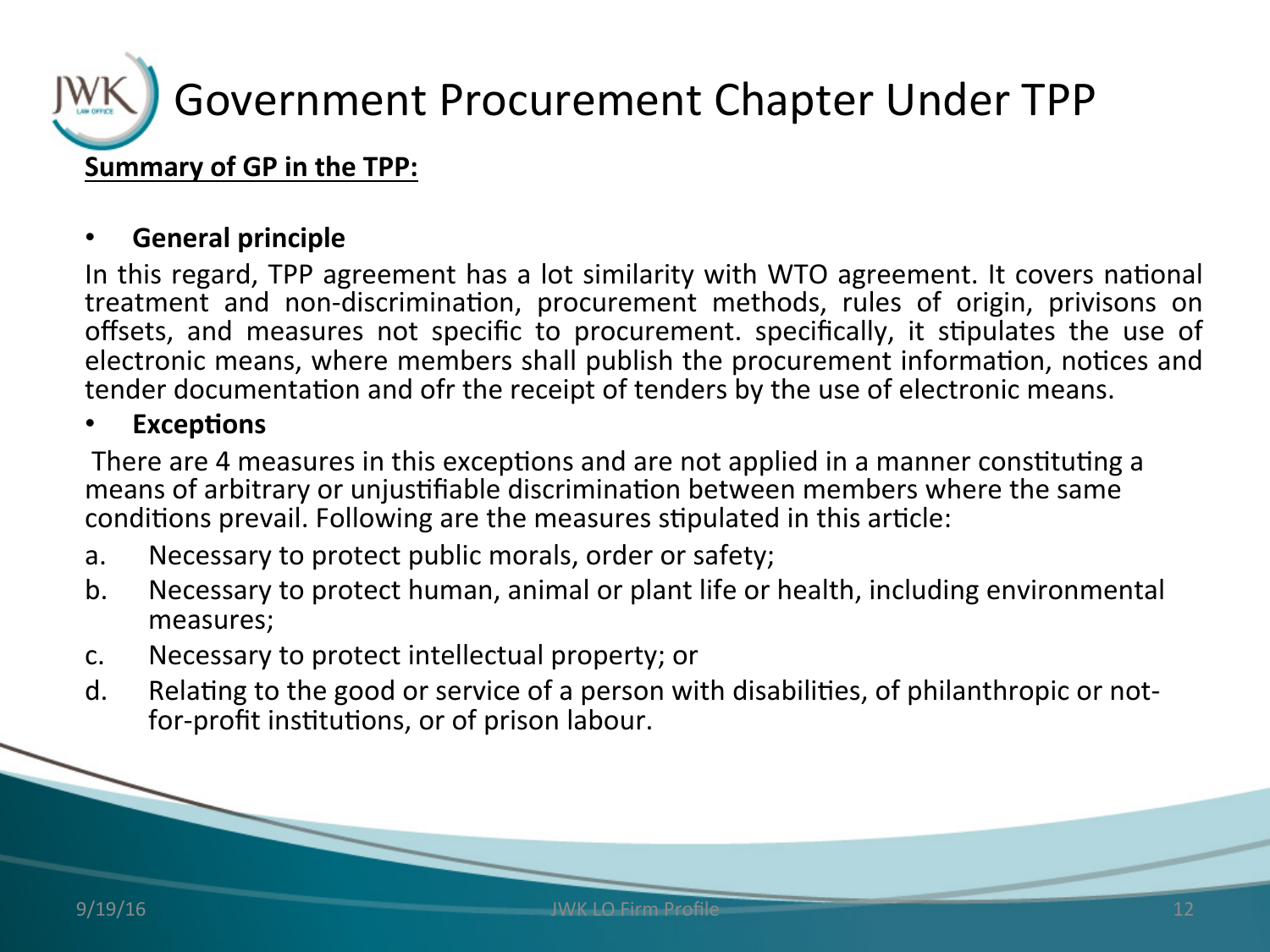### **Fransitional Measures** Government Procurement Chapter Under TPP

This article give allowance to developing country to adopt or maintain one or more transitional measures, such as a price preference programme, an offset and a threshold. Furthermore, members may agree to delay the application of this chapter other than general principles and negotiation is still open for developing countries in implementing this chapter.

#### **Technical Specifications**

This chapter is not allowing procuring entity to create unncessary obstacle under technical specifications between the members. However, this stipulation is not created to preclude a member or procuring entities from adopting or applying technical specifications required to protect sensitive government information, including specifications that may affect of limit the storage, hosting or processing of such information outside the territory of the member.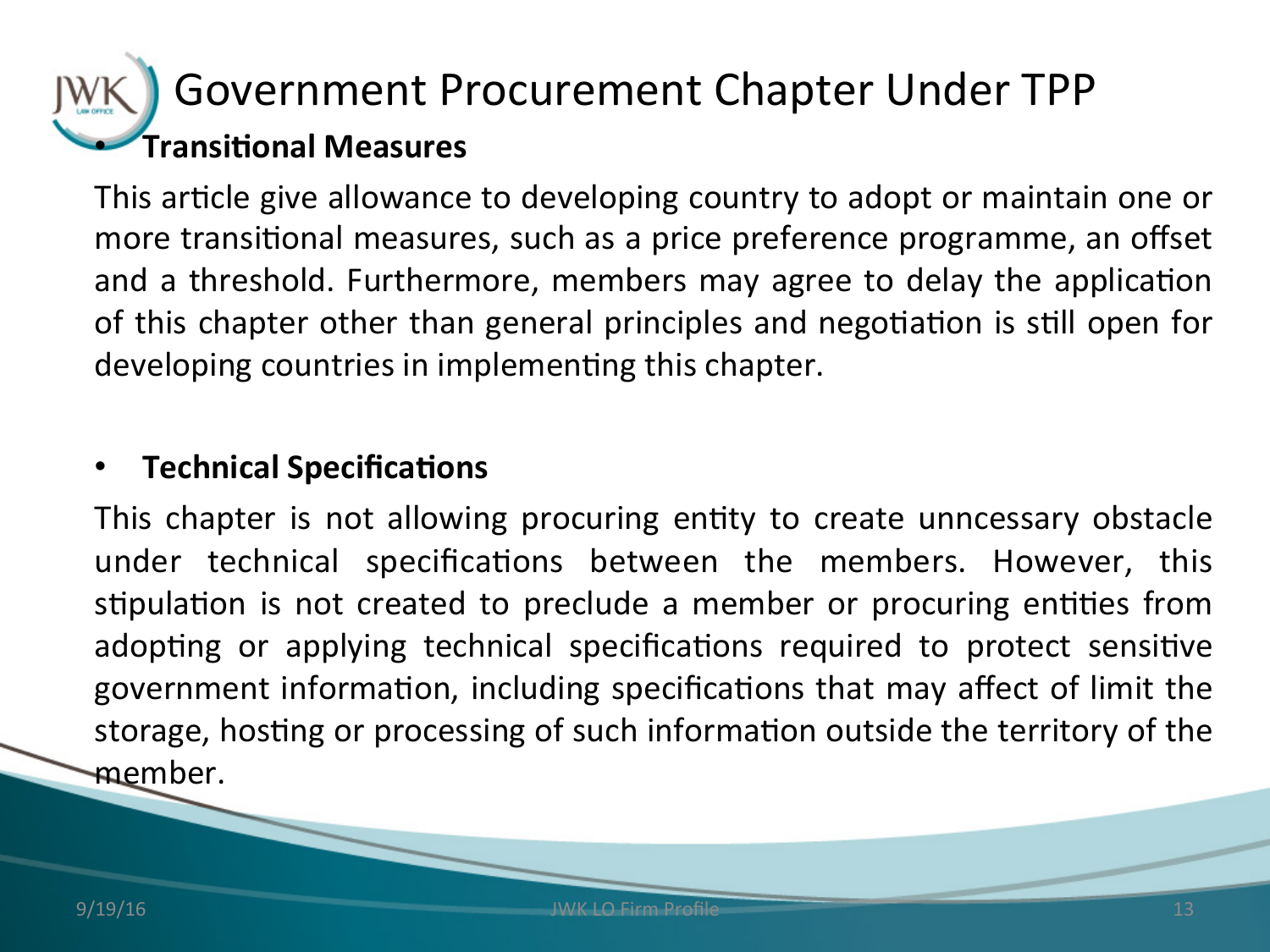

#### **Publication of Procurement Information**

Government procurement in this agreement requires each party to promptly publish any measure relating to covered procurement, including any change or addition to this information. Each member based on request shall respond to any inquiry regarding the needed information

#### **Notice of Intended Procurement**

It regulates the procuring entitiy to publish a notice of intended procurement through appropriate paper of electronic means and shall remain accessible to the public until the expiration date or the deadline for submission of the tender. Beside that, this article suggested english language to be used as the publishing language of intended procurement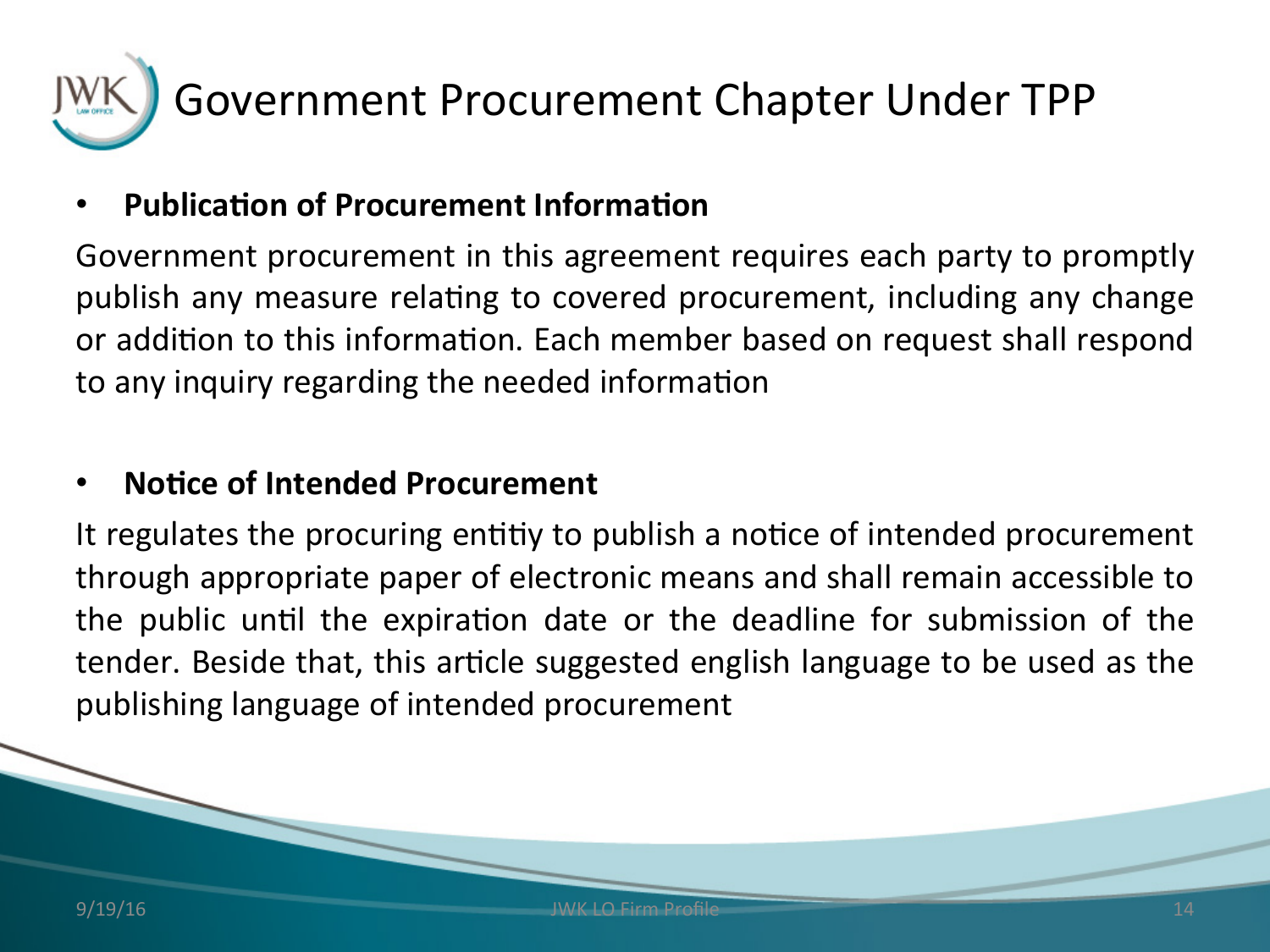

#### **Conditions for Participation**

Procuring entity shall ensure that a supplier has the legal and financial capacities and the commercial and technical abilities to fulfil the requirements of that procurement. This procuring entity cannot impose a requirement such as condition that the supplier has previously been awarded or has prior work experience in the territory. Supplier can be excluded on grounds such as bankruptcy, false declaration, significant or persistent deficiencies in the performance and/or failure to pay taxes. These conditions are made to guarantee fairness in the procurement process.

#### • **Limited Tendering**

Member may use this provison but not for the purpose of avoiding competition between suppliers, or to protect domestic suppliers, or in a manner that discriminates against suppliers of any other members.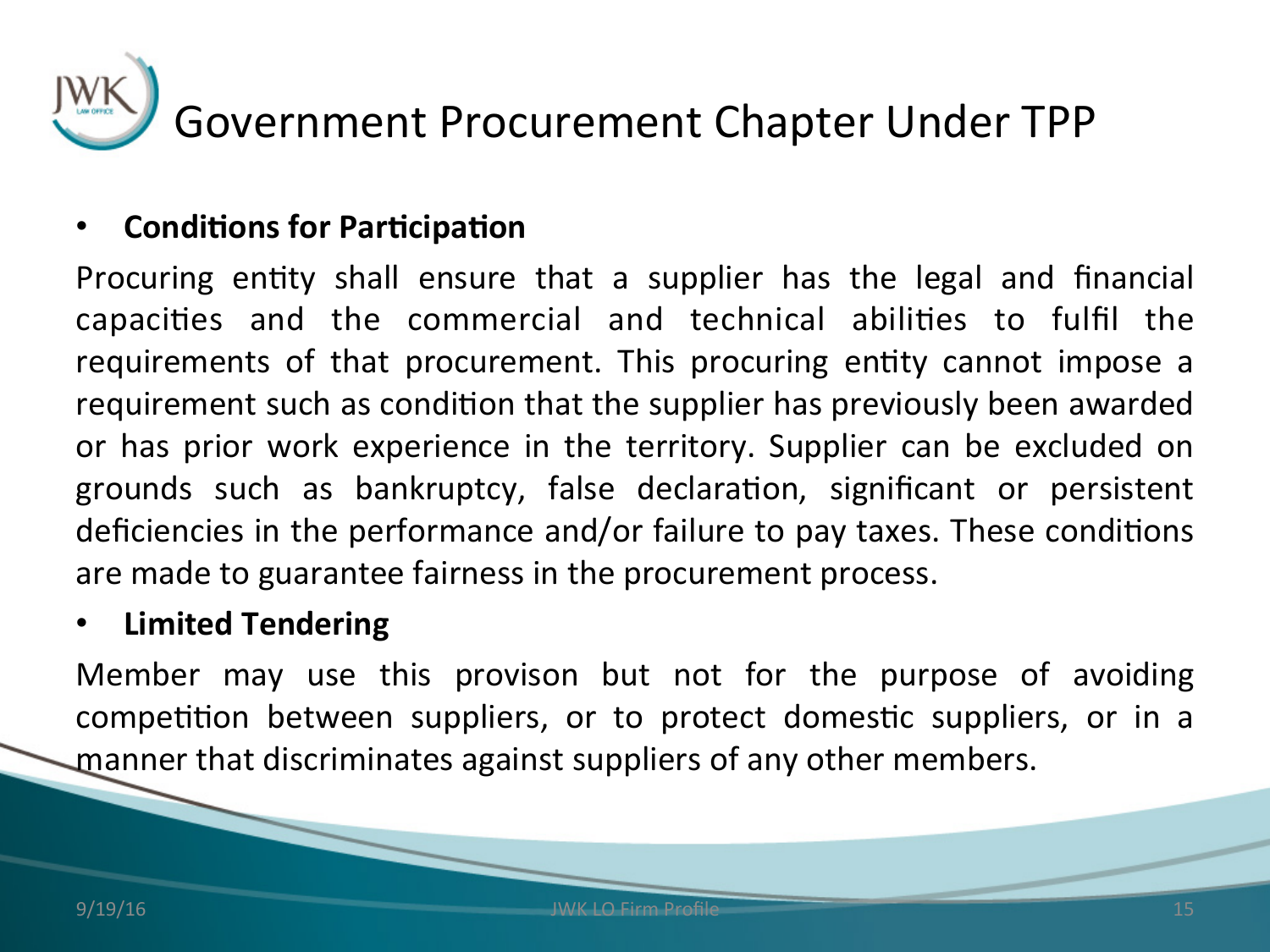

### Government Procurement Chapter Under TPP

### **Negotiations**

This can be done in the context of procuring entity has indicated intention to conduct negotiations of intended procurement and based on evaluation that no tender is obviously advantageous

#### **Facilitation of Participation by SMEs**

TPP members shall recognise the importance of SMEs contribution in economic growth, thus facilitating SMEs in government procurement is urged to be maintained. The members are allowed to give preferential treatment for SMEs as long as they can ensure the measure is transparent, including the criteria for eligibility. 

#### **Domestic Review**

Another breakthrough created by this chapter is the establishment of at least one impartial administrative or judicial authority that is independent of irs procuring entities to review in a non discriminatory, timely, transparent and effective manner. This was made to facilitate the right to challenge by a supplier if there has been a breach of this chapter or failure of procuring entity to comply with the member's measures implementing this chapter.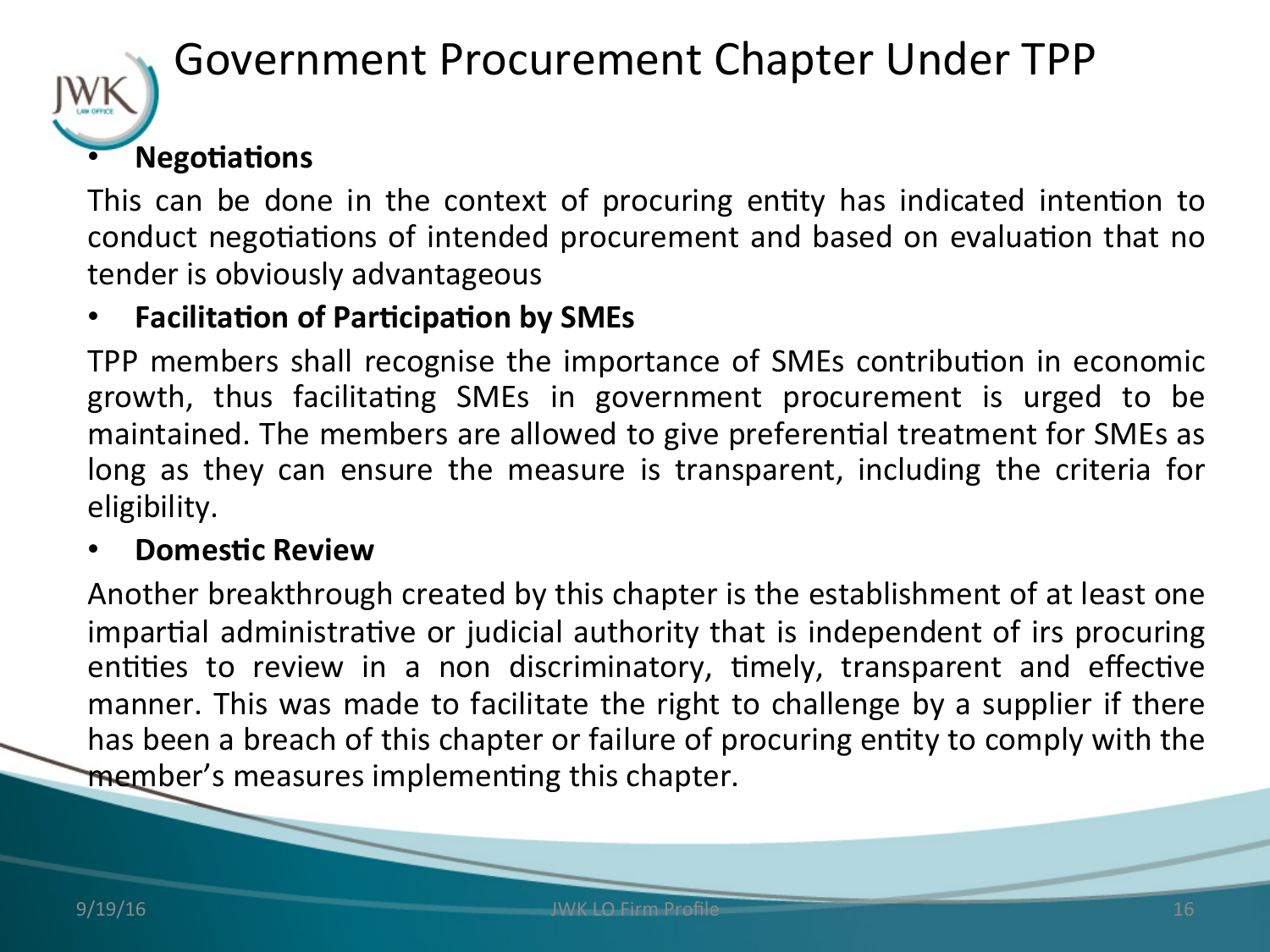### Government Procurement Chapter Under TPP

### **Ensuring Integrity in Procurement Practice**

This agreement requires high degree of integrity to ensure the procurement process is properly conducted. Therefore, each party shall ensure that criminal or administrative measures exist to address corruption in the government procurement. Measures can be taken to render ineligible participant or suppliers that the member has determined to have engaged in fraudulent or other illegal actions. In addition, TPP members shall have the procedures and policies to eliminate to the extent possible or any potential conflict of interest on a procurement. These measures are important to prevent any illegal actions or corruption resulting unfair treatment to the suppliers or interested parties.

#### **Figure 1 Treatement of Tenders and Awarding of Contracts**

Award shall be submitted in writing and comply with the essential requirements set out in the notices and tender documentation. The award shall be given to the most advantageous tender or if the price is the sole criterion, the lowest price.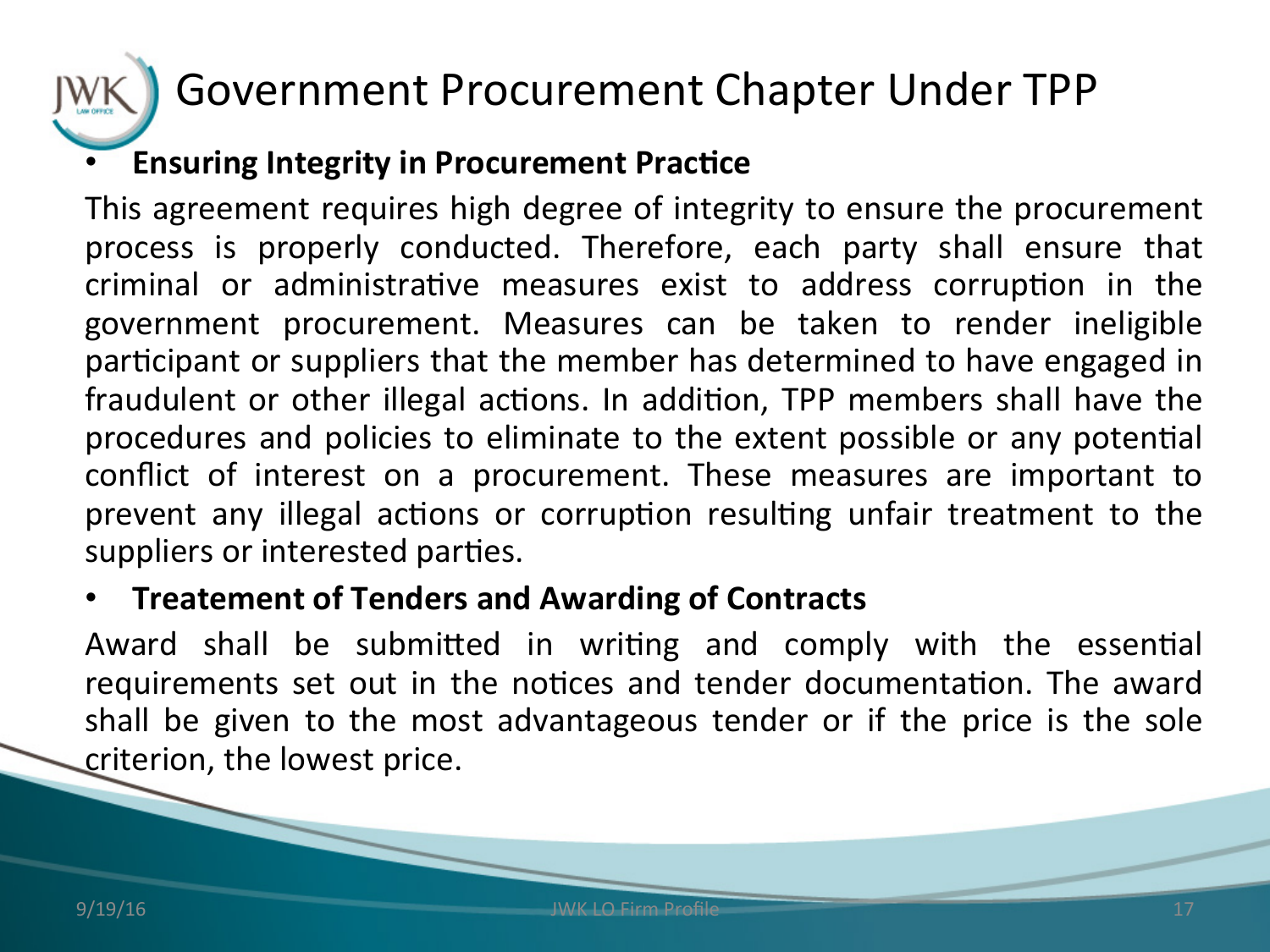

#### Applicable Laws of Government Procurement in Indonesia:

- Presidential Regulation No. 54 of 2010 on Government Procurement of Goods/ Services ("**PR 54/2010**");
- Presidential Regulation No. 35 of 2011 on Amendment to Presidential Regulation No. 54 of 2010 on Government Procurement of Goods/Services ("PR 35/2011");
- Presidential Regulation No. 70 of 2012 on Second Amendment to Presidential Regulation No. 54 of 2010 on Government Procurement of Goods/Services ("PR **70/2012**");
- Presidential Regulation No. 172 of 2014 on Third Amendment to Presidential Regulation No. 54 of 2010 on Government Procurement of Goods/Services ("PR **172/2014**");
- Presidential Regulation No. 4 of 2015 on Fourth Amendment to Presidential Regulation No. 54 of 2010 on Government Procurement of Goods/Services ("PR **4/2015**").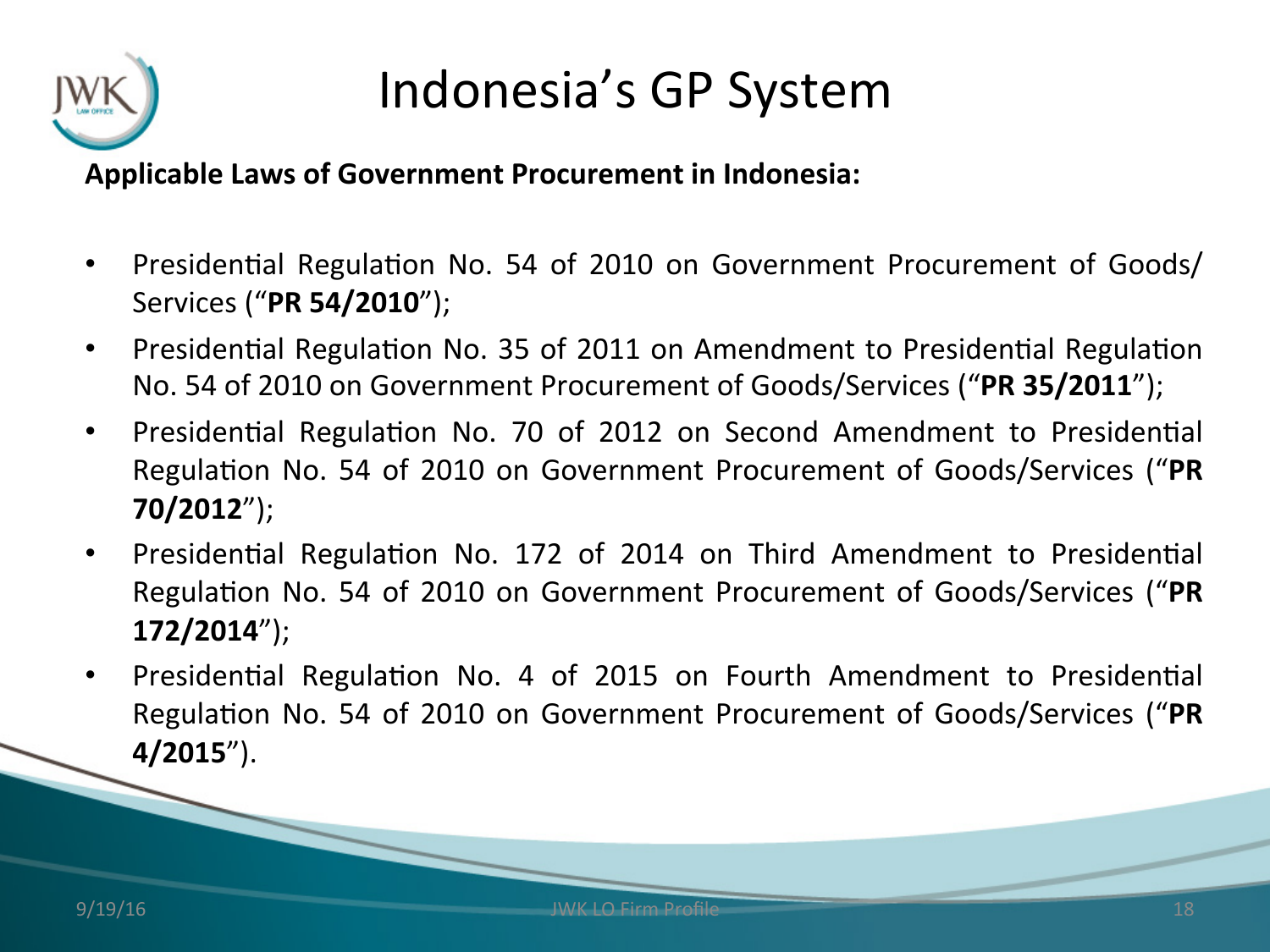

Indonesia's Government Procurement system is mainly regulated by the **Presidential Regulation No. 54/2010 ("PR 54/2010")**, which lastly amended by the **Presidential Regulation No. 4/2015 ("PR 4/2015").** The Presidential Regulations have undergone several amendments since its first enactment in 2010 due to development acceleration throughout Indonesia conducted by the government. 

Such regulation covers (i) the procurement of goods (mainly construction works) or services (consultancy and other services) for ministries, regional divisions, and other institutions that is financed partly or wholly by state budget or regional budget, and (ii) the procurement of goods/services for investment in Bank Indonesia, state-owned legal entities and state-owned companies/regional government-owned companies financed partly or wholly by APBN/APBD. The Government Procurement Policy Institute (LKPP) is the institution that has the obligation to develop and regulate the policy of government procurement.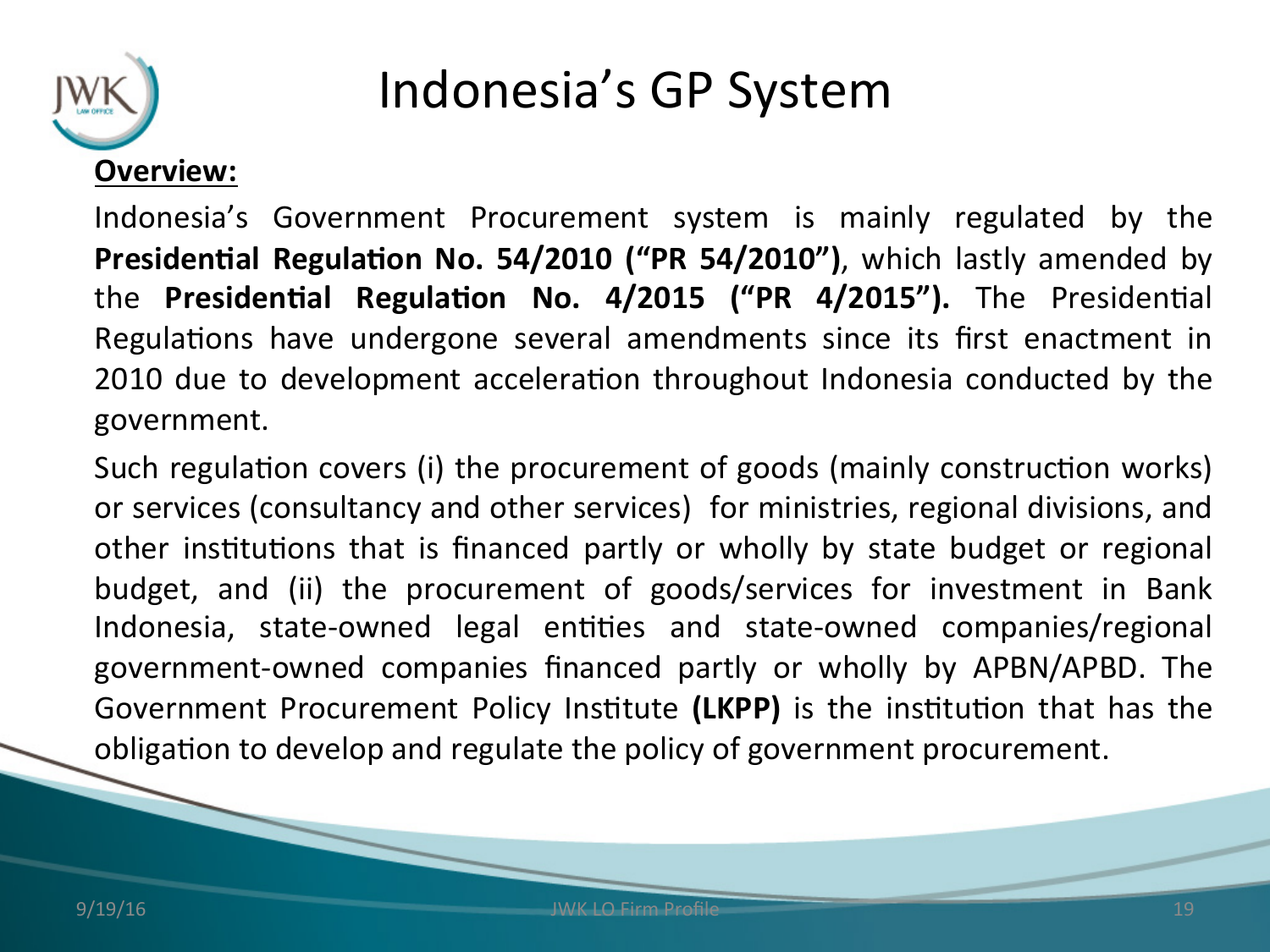**The following are the goods/services procured by the Government:** 

a. Goods 

Procurements of goods including but not limited to raw materials, semi-finished goods, finished goods, and creatures

b. Construction works

Construction works are works related to (i) building construction, such as architecture, civil engineering, electricity and environment management, and other related matters, or (ii) other physical works other than building construction, such as ship, plane or other vehicle for construction, land preparation, assembling of fabricated components, demolition, and reforestation.

- a. Consulting services
- b. Other services

Other services including but not limited to import/export, catering, cleaning, labor, insurance, banking and financial services, health, education, human resources development, advertisement, printing, maintenance, packing and delivery of goods, garment, writing and translation, leasing, accommodation, and more related services.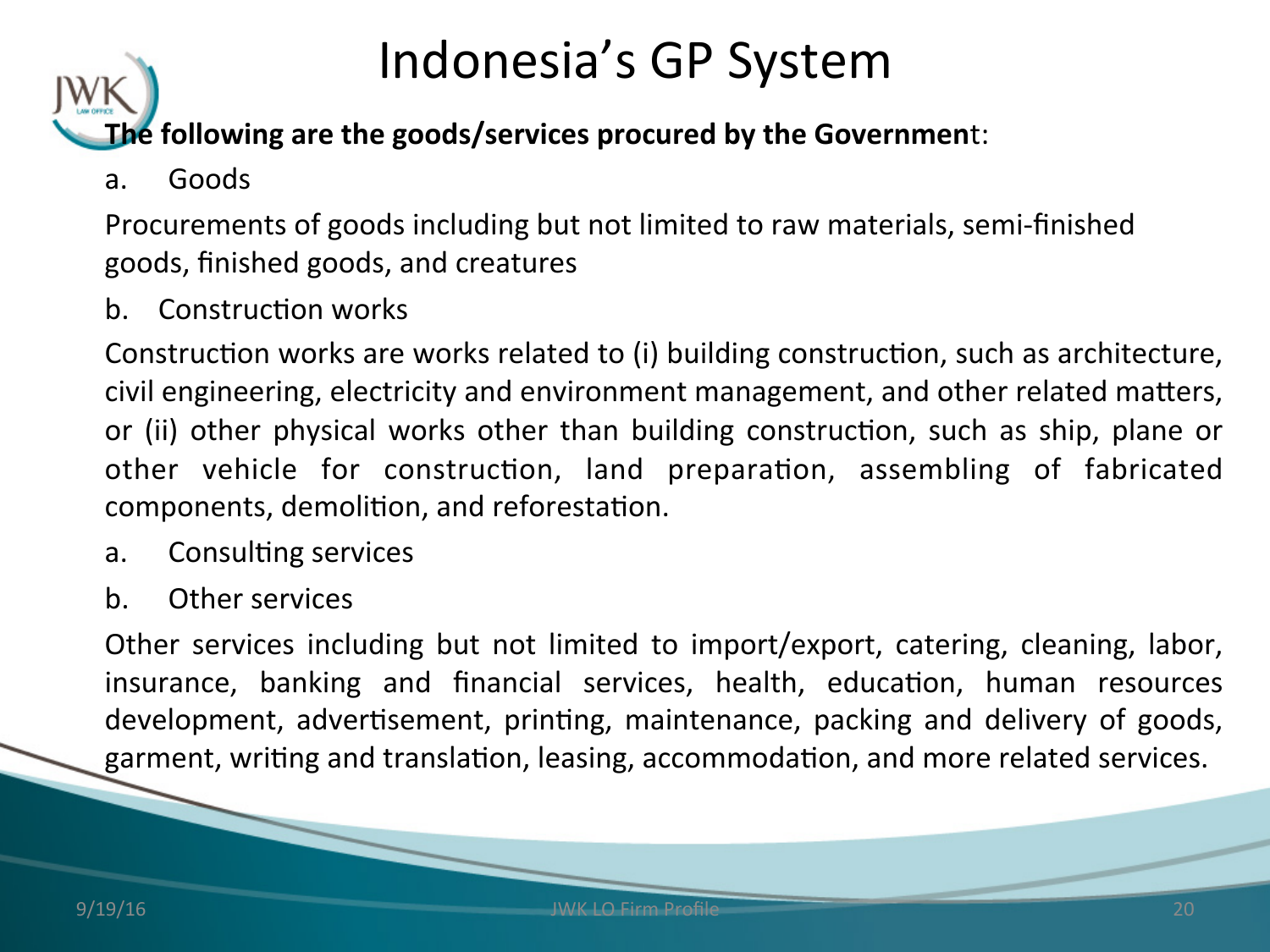

#### **Method of GP in Indonesia:**

There are some ways of method to conducting government procurement in Indonesia based on the GP Presidential Regulation, depending on the object of procurement. Method of government procurement applied in Indonesia consist of *Tender, Direct Appointment, Direct Procurement, Direct Election, General and Simple Election, Contest and Competition.* Each of methods is subjected to different purposes

- 1. GP for Other Goods and Services
- 2. GP for Construction Works
- 3. GP for Consultation Services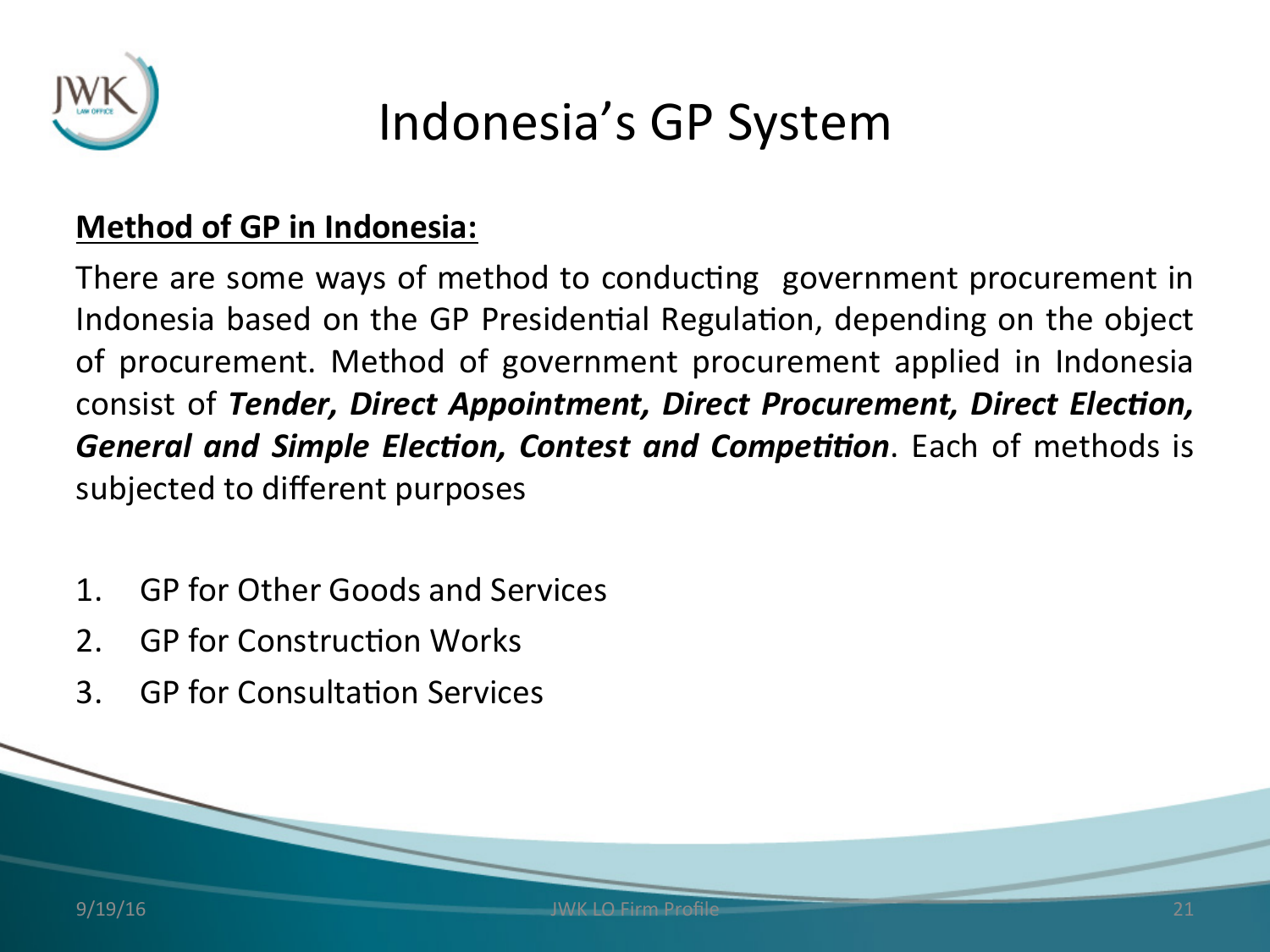

### **Method of GP in Indonesia:** GP for Other Goods and Services

- 1. Tender
- a. General Tender
- b. Simple Tender
- c. Limited Tender only for procurement of goods
- 2. Direct Appointment
- Method of election by appointing one provider only
- 3. Direct Procurement

It is a procurement without tender/selection or direct appointment

4. Contest 

A method to choose providers by making a competition for certain goods which have no market price and its unit price cannot be measured.

**9/19/16** JWK LO Firm Profile **COVERTS 22** JWK LO Firm Profile **22**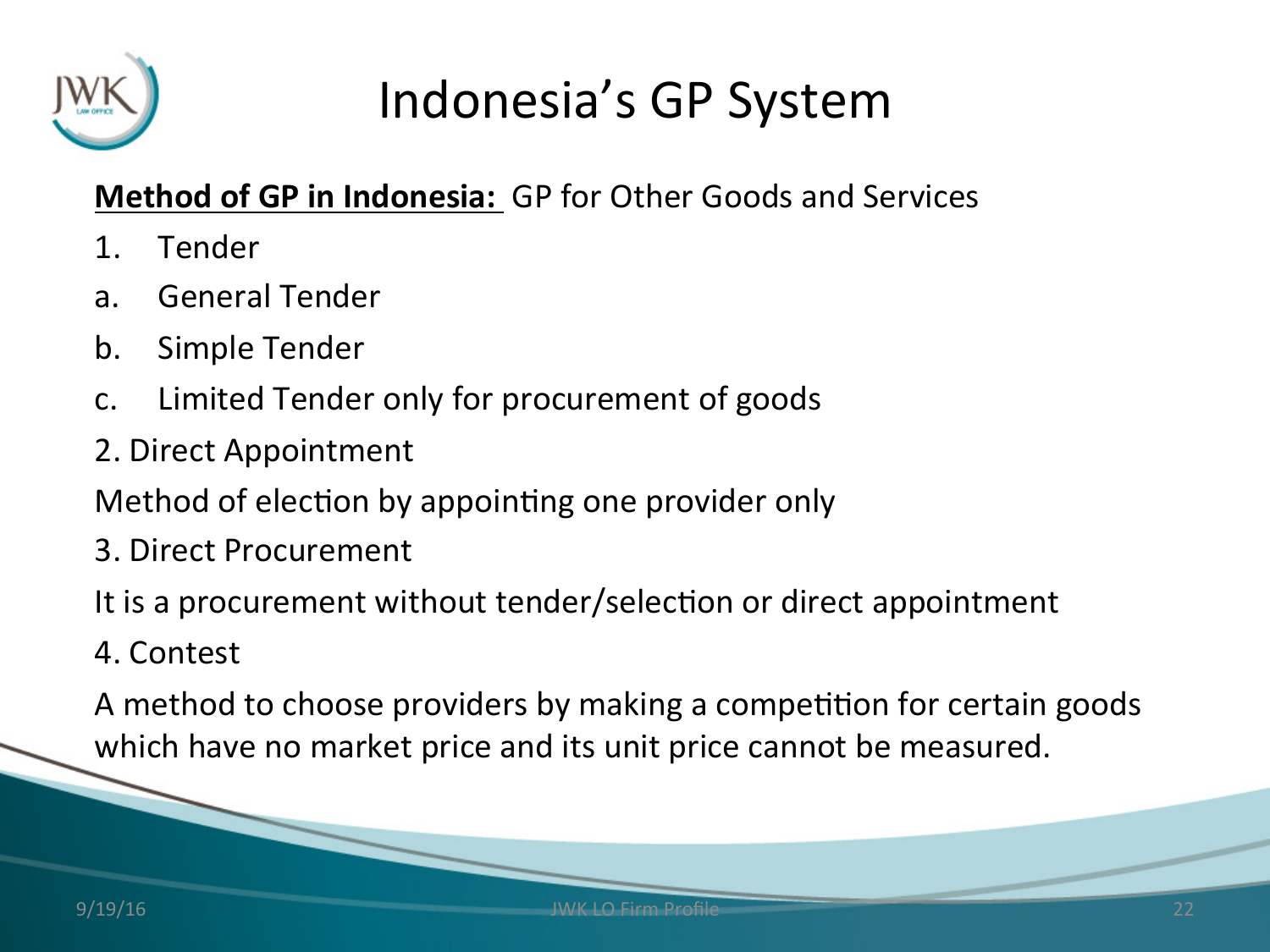

### **Method of GP in Indonesia:** GP for Construction Works

- 1. Tender
- a. General Tender
- b. Limited Tender
- 2. Direct Election

It is a mechanism to elect providers of construction works amounted up to Rp 5.000.000.000. 

- 3. Direct Appointment
- 4. Direct Procurement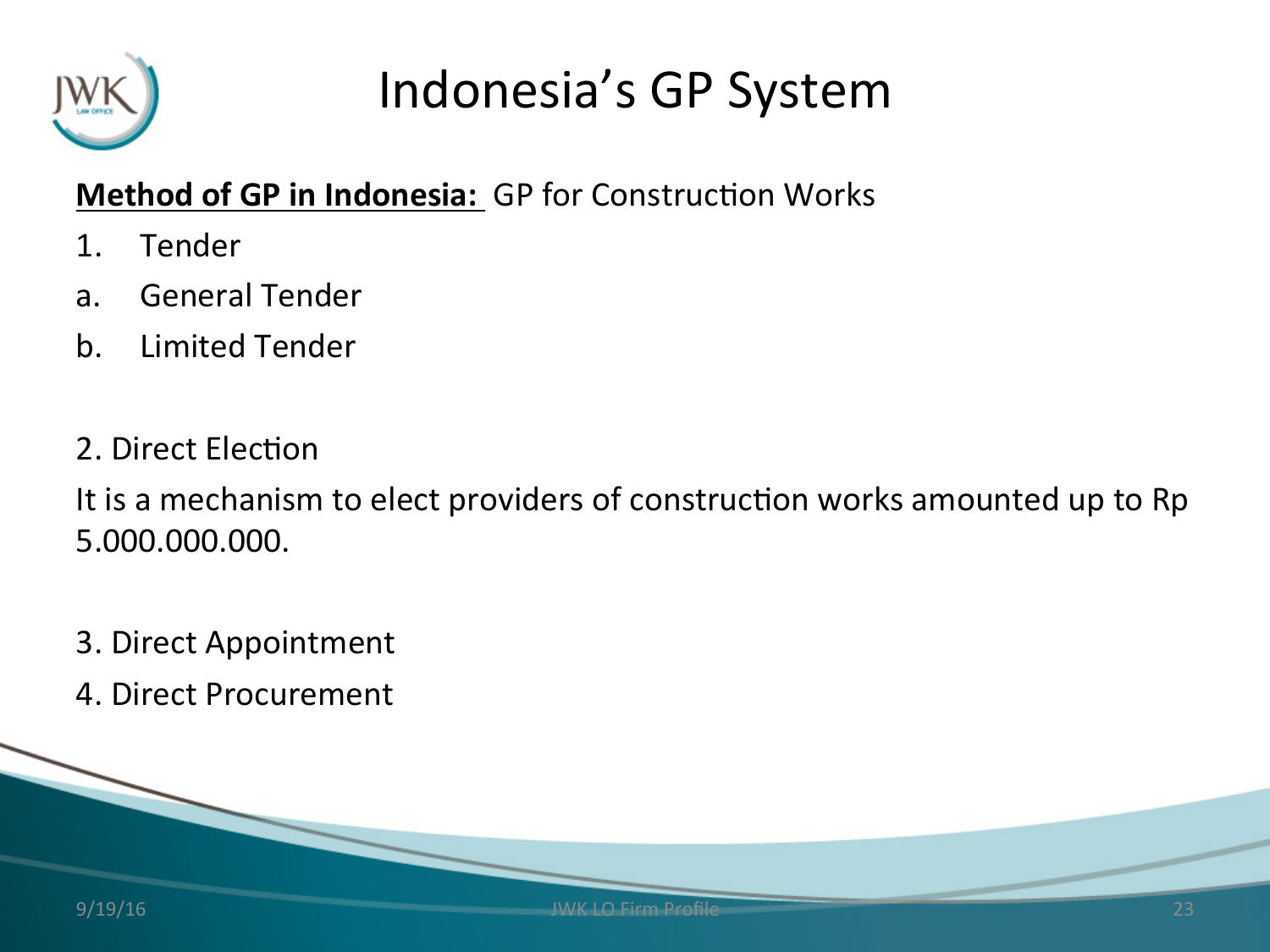

### **Method of GP in Indonesia:** GP for Construction Services

- 1. Selection
- a. General Selection
- b. Simple Selection
- 2. Direct Appointment
- 3. Direct Procurement
- 4. Contest/ Competition

Competition is a method to select providers of services by making a competition on original idea, creativity and innovation which the price cannot be measured in unit price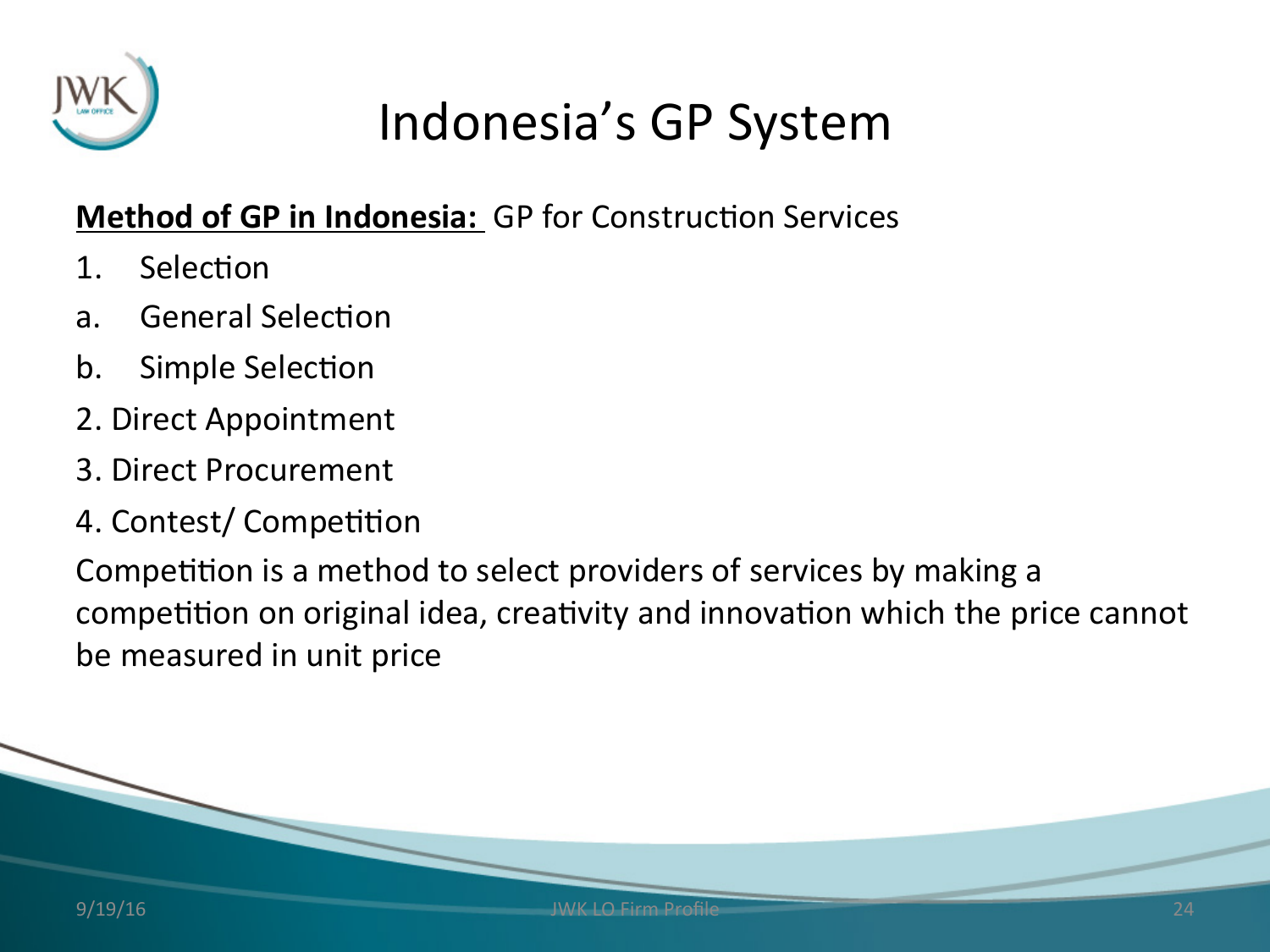

#### **Foreign Government Procurement Provider:**

#### Article 104 of Presidential Regulation No. 70/2012

With regards to the foreign government procurement provider, Indonesia allows the involvement of foreign bidding through business cooperation with a national company. Foreign companies can join the bidding directly if it exceeds the thresholds i.e. IDR 100 billion for construction works, IDR 20 billion for goods and other services, and IDR 10 billion for consultancy services. However, in a case where the national companies are unable to provide goods or services below IDR 20 billion and/or consultancy services below IDR 10 billion, then government procurement would be conducted through international competitive bidding or selection.

In addition, it also mandates the suppliers to use of domestic products (local content requirements) with minimum 40%.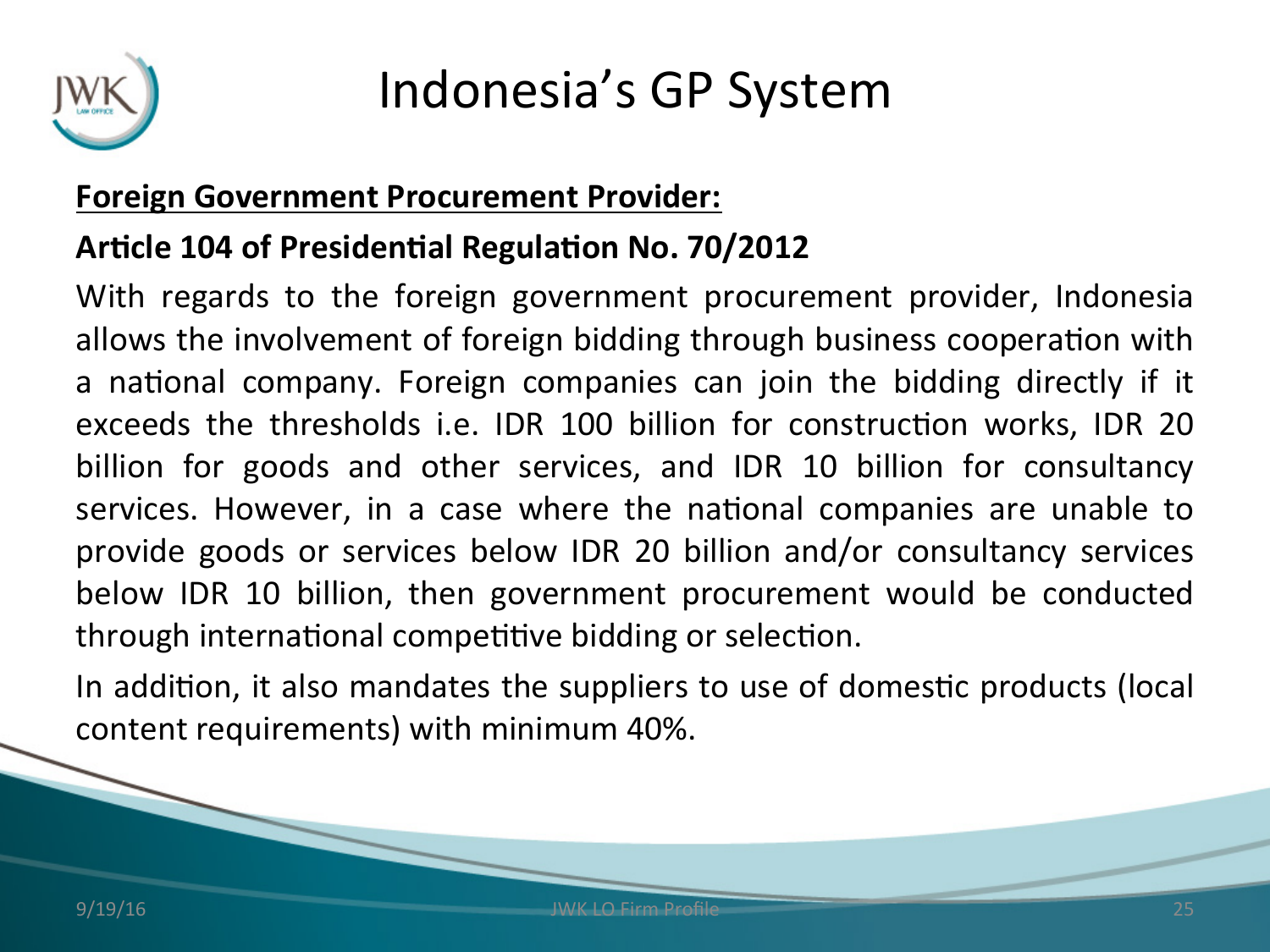

#### **Current Situation:**

According to the latest regulation PR  $4/2015$ , Indonesian government has stipulated a rule on e-tendering and e-purchasing. It is a new method of electing providers and procuring goods and services through electronic catalogue. Main portal of this system is maintained by Government Procurement Policy Institute ("LKPP") as established by Presidential Regulation No. 106 of 2007 concerning Government Procurement Policy Institute that has been ammended by Presidential Regulation No. 157 of 2014 concerning Ammendment of Presidential Regulation No. 106 of 2007 concerning Government Procurement Policy Institute.

**9/19/16 JWK LO Firm Profile Department of the UV of the COVID-10 JWK LO Firm Profile** 26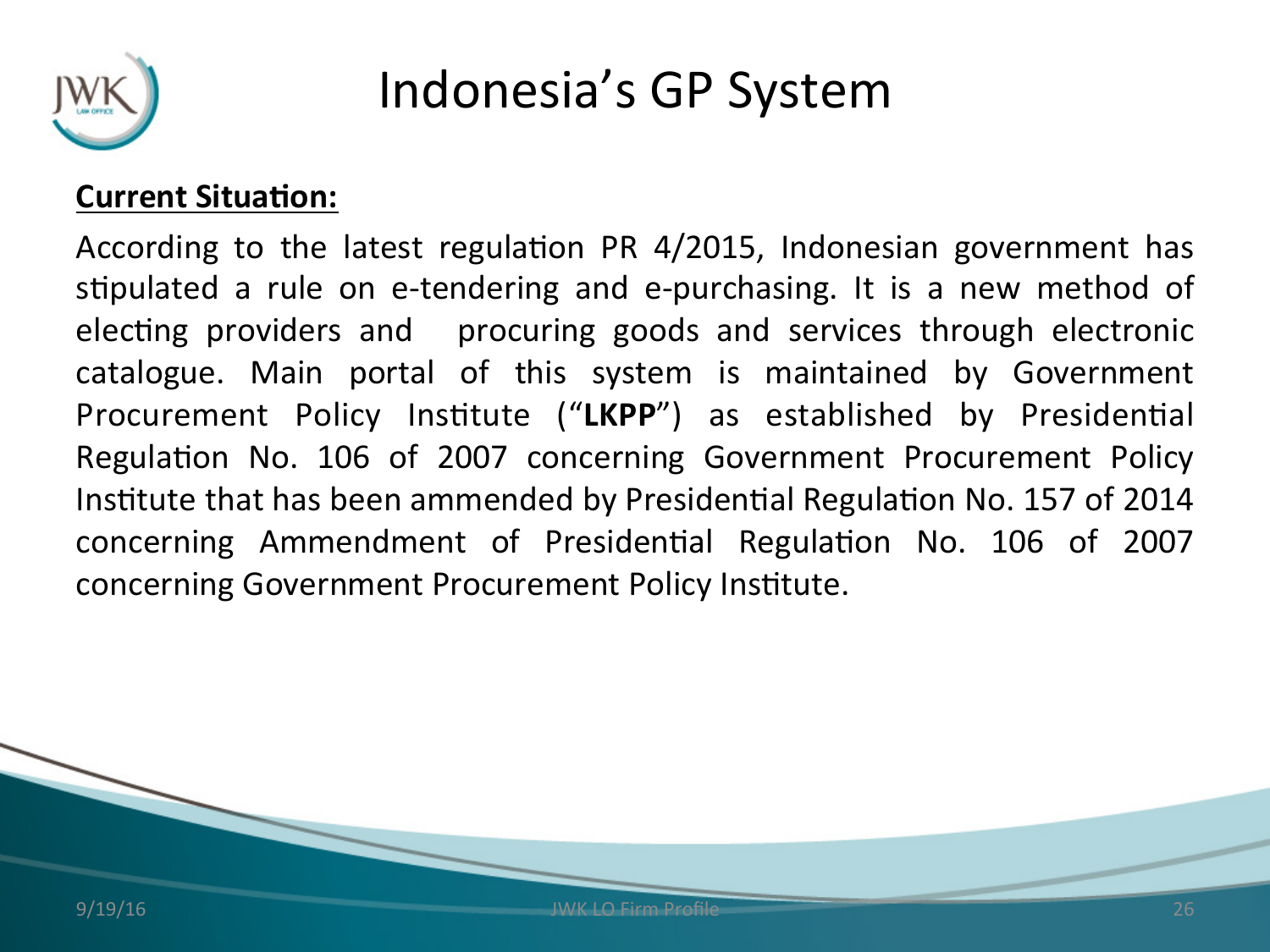

#### **E-Tendering:**

E-Tendering is used to select providers of goods and services that is conducted transparently and every registered providers can participate in this electronic procurement system by submitting their offering proposals within stipulated time. E-Tendering covers three main activities, which are invitation, proposal submission and result announcement. Parties involved in this process are PPK, ULP and the providers. While E-Purchasing is way to purchase goods or services through e-catalogue. The differences between E-Purchasing and other conventional ways to purchase goods/services, such as direct appointment and direct procurement, are that e-purchasing has no limit on its value of procurement, the goods shall be listed in e-catalogue and election process must be done through electronic procurement system ("**SPSE**"). 

**9/19/16 JWK LO Firm Profile 37**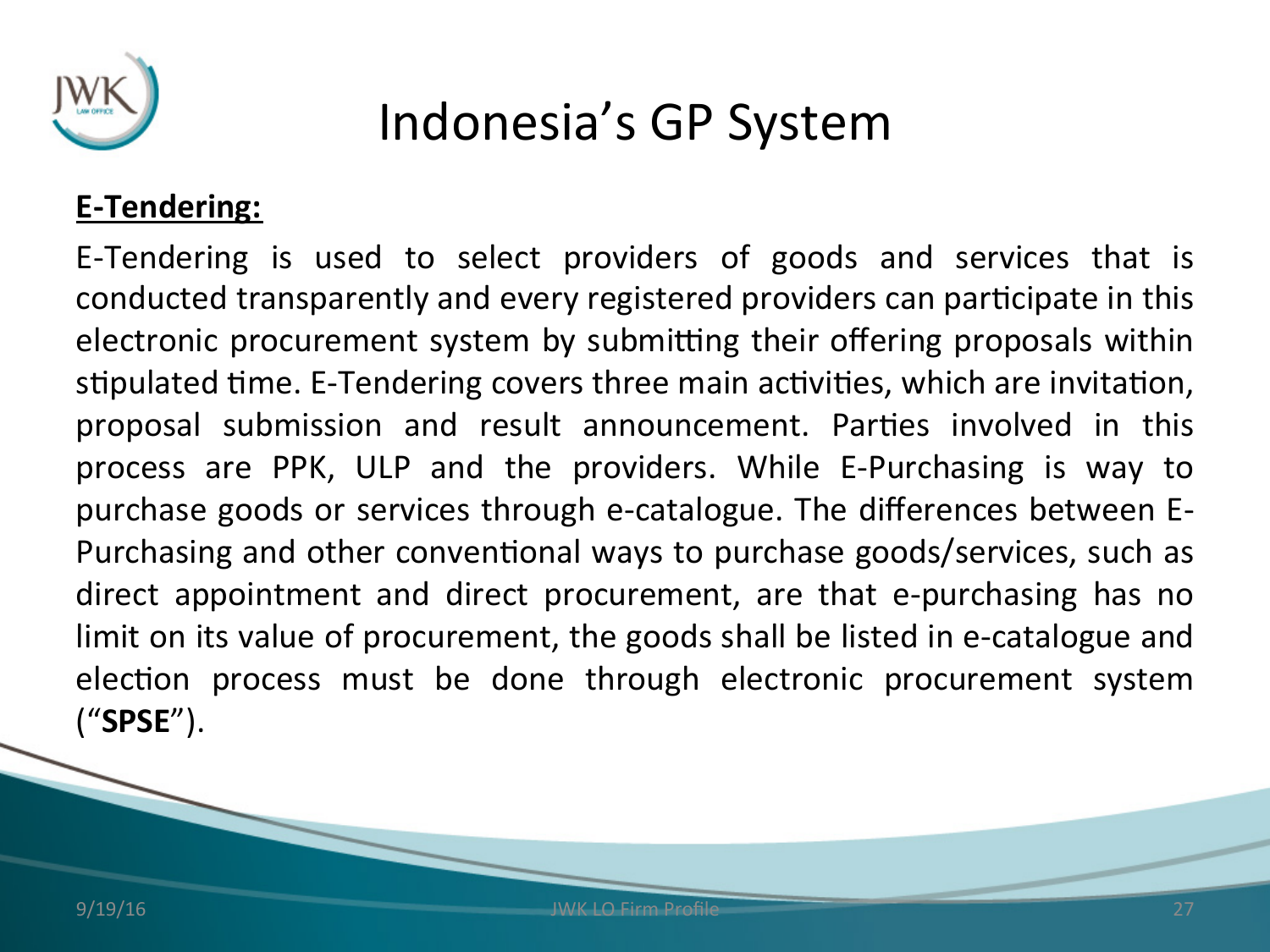

It can be seen that Indonesia's government procurement **system indeed favors its domestic suppliers** and it can be seen in the PR 54/2010 and its amendments. Meanwhile TPP demands the TPP Members to treat foreign suppliers and domestic suppliers equally. This strategy unfortunately can be classified as restricted practice named offset under Chapter 15 of TPP. According to Article 15.4.6, no party including procuring entities shall seek, take account of, impose or enforce any offset at any stage of a procurement. This stipulation is justified under the general principles as mentioned in Article 15.4.

In addition, Indonesia's government procurement has been mostly provided by the major **State-owned (SOE) corporations**, such as PT Pembangunan Perumahan (Persero) Tbk, PT Adhi Karya (Persero) Tbk, and PT Wijaya Karya (Persero) Tbk. However, its SMEs participation are very limited.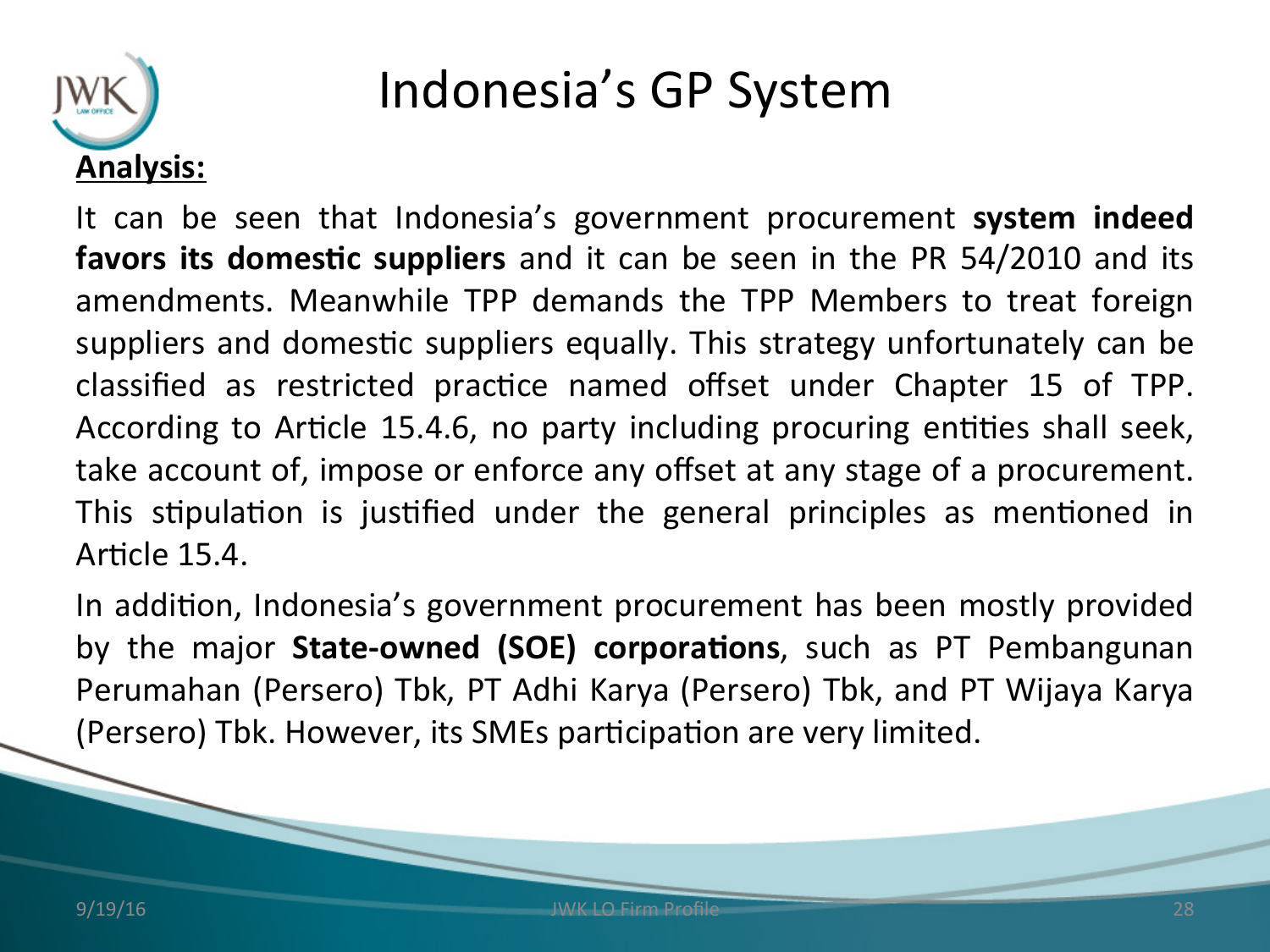### Cost and Benefit

### **Cost and Benefit for Indonesia's Government Procurement Market:**

With assumption that Indonesia joins the TPP and Indonesia agrees to open its government procurement market, there are some advantages and disadvantages: 

- The provisions under Government Procurement might help to prevent/ mitigate **corruption risks** in Indonesia.
- many public goods and services have a direct or indirect effect on economic performance and living standards—in particular, the living standards of the poor, who tend not to be able to afford private alternatives. **Effective national procurement** policies can help improve the execution of state infrastructure projects, yielding export and growth benefits
- TPP supports the existence of e- procurement in order to improve the **transparency**. Therefore, if Indonesia joins the TPP, it might help to **foster the development of e-procurement in Indonesia** and at the same time, makes Indonesian bureaucracy more effective and efficient.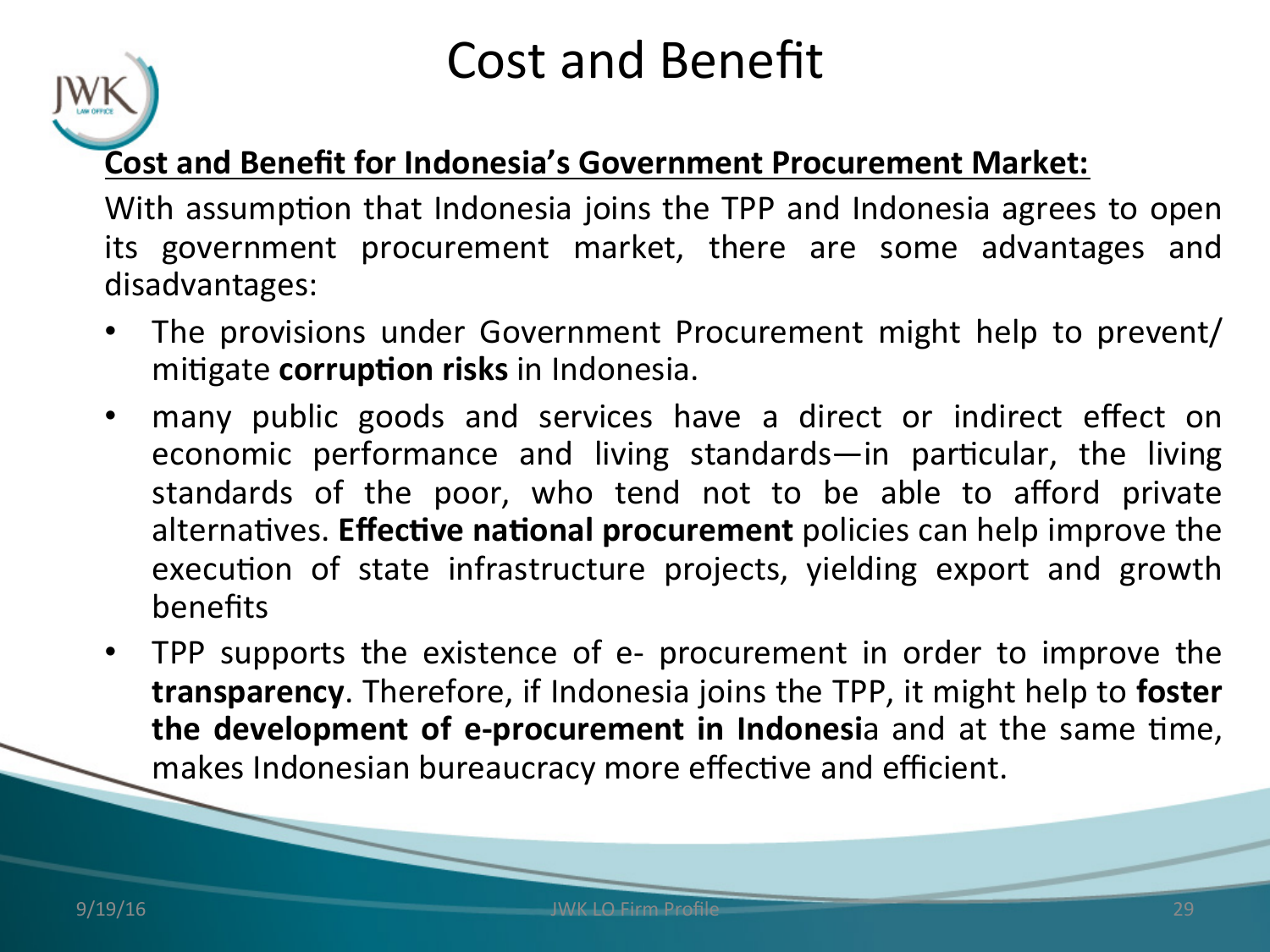

### Cost and Benefit

### **Cost and Benefit for Indonesia's Government Procurement Market:**

- TPP encourages the contribution of SMEs (Small, Medium Enterprises), GP chapter offers facilitation of participation by SMEs. SMEs development could bring significant impact to Indonesia, considering the country has around 250 million people in population.
- By joining TPP, Indonesia has to be able to penetrate the global market and at the same time improving the internal work through support from the Indonesian government and all TPP member states. Otherwise, Indonesia would only be a **consumer and market provider**, but not a **producer and player.**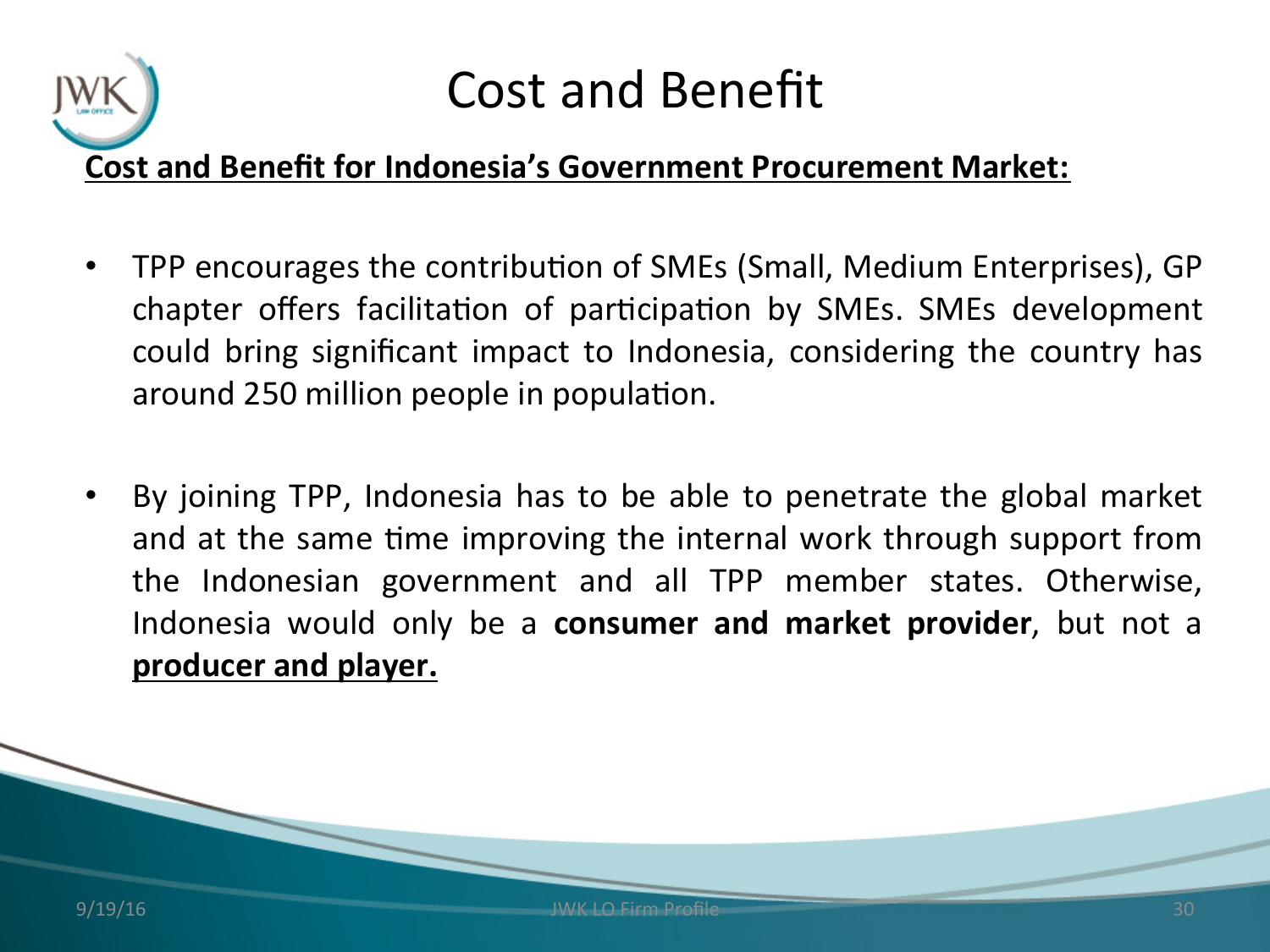

### Cost and Benefit

#### **Cost and Benefit for Indonesia's Government Procurement Market:**

- Indonesia cannot ignore the fact that Indonesia should also open up its government procurement market to foreign suppliers. Indonesia has to ready if the next five or ten years that the government procurement market in Indonesia might be dominated by foreign suppliers if the domestic suppliers cannot compete with them.
- There is a small chance that domestic suppliers have the ability to compete with suppliers from other countries, in particular suppliers from developed countries in the international market.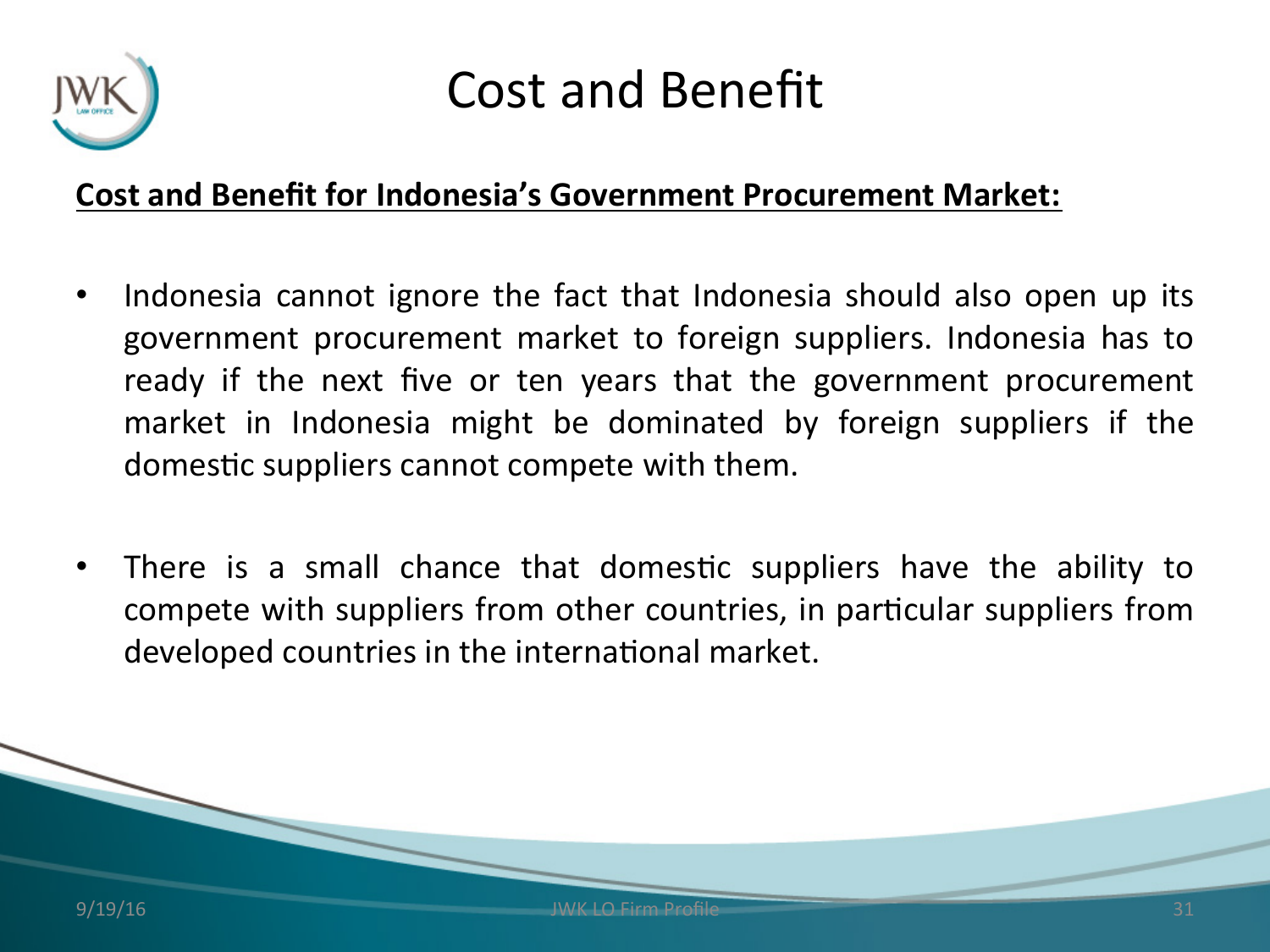

### Conclusion

Indonesia has a huge potential especially in the government procurement market. However, it should be noted as well that Indonesia's government procurement system is not all in **compliance** with government procurement chapter in TPP because Indonesia's government procurement system indeed still favors its domestic suppliers while TPP demanding the same treatment between foreign suppliers and domestic suppliers. Another concern that might arise for Indonesia is whether Indonesia can **compete** or not in global government procurement market.